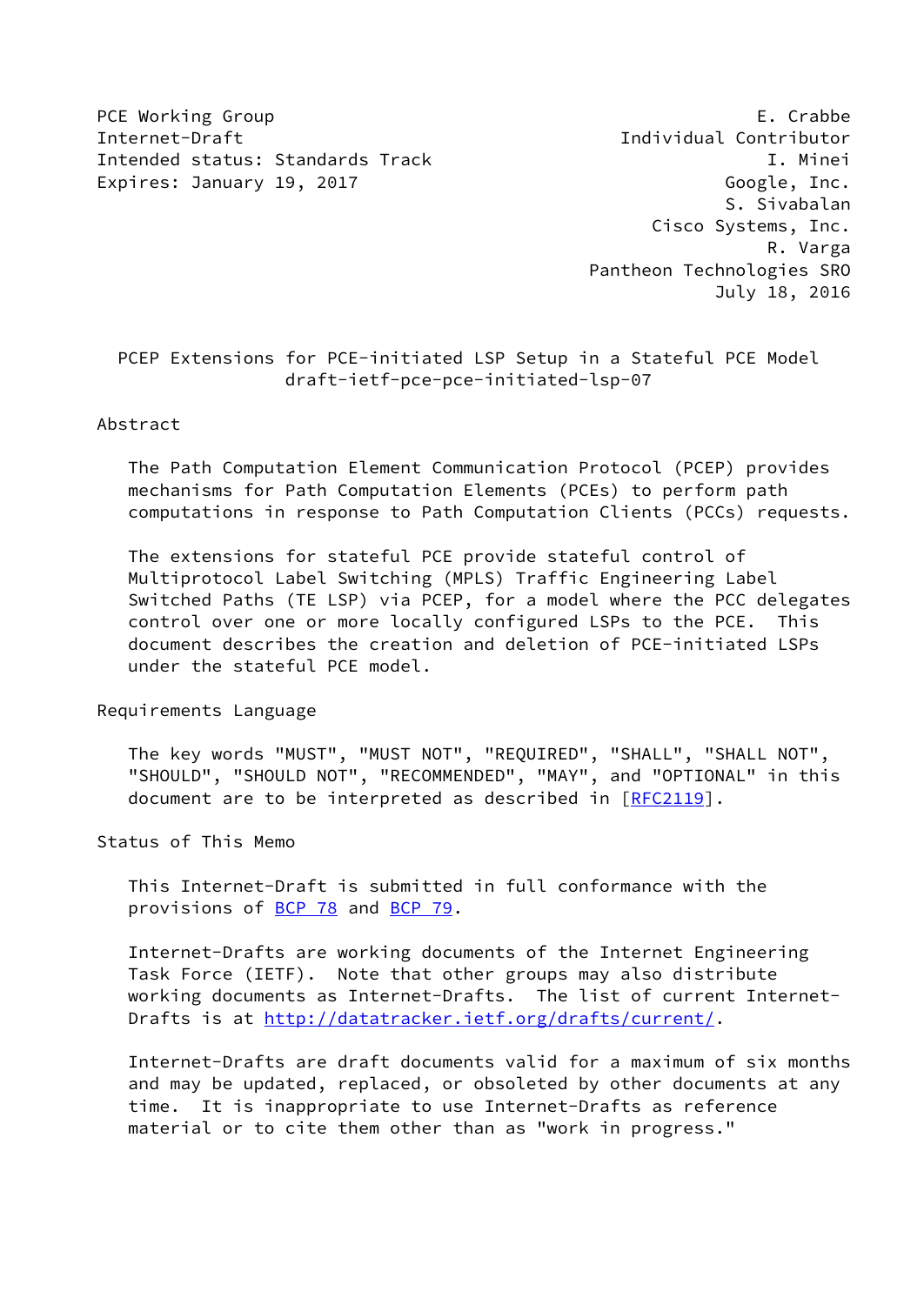# Internet-Draft Stateful PCE - PCE-initiated LSP July 2016

This Internet-Draft will expire on January 19, 2017.

Copyright Notice

 Copyright (c) 2016 IETF Trust and the persons identified as the document authors. All rights reserved.

This document is subject to **[BCP 78](https://datatracker.ietf.org/doc/pdf/bcp78)** and the IETF Trust's Legal Provisions Relating to IETF Documents [\(http://trustee.ietf.org/license-info](http://trustee.ietf.org/license-info)) in effect on the date of publication of this document. Please review these documents carefully, as they describe your rights and restrictions with respect to this document. Code Components extracted from this document must include Simplified BSD License text as described in Section 4.e of the Trust Legal Provisions and are provided without warranty as described in the Simplified BSD License.

### Table of Contents

|                                                               | $\overline{3}$  |
|---------------------------------------------------------------|-----------------|
| 2.                                                            | $\overline{3}$  |
|                                                               | $\overline{3}$  |
|                                                               | $\overline{3}$  |
|                                                               | $\overline{4}$  |
| $\underline{4}$ . Support of PCE-initiated LSPs               | 6               |
| $\underline{4.1}$ . Stateful PCE Capability TLV               | $\underline{6}$ |
| $\overline{5}$ . PCE-initiated LSP instantiation and deletion | $\overline{1}$  |
|                                                               | $\overline{1}$  |
| $5.2$ . The R flag in the SRP Object                          | $\underline{8}$ |
|                                                               | <u>୍ର</u>       |
| $5.3.1$ . The Create flag                                     | 11              |
| 5.3.2. The SPEAKER-IDENTITY-ID TLV 11                         |                 |
|                                                               | 12              |
| LSP delegation and cleanup<br>6.                              | 12              |
| $\mathbf{I}$ .                                                | 13              |
| 8.                                                            | 14              |
|                                                               | 14              |
|                                                               | 14              |
|                                                               |                 |
| 8.4. STATEFUL-PCE-CAPABILITY TLV 14                           |                 |
|                                                               |                 |
|                                                               |                 |
| $9.1$ . Malicious PCE                                         | 15              |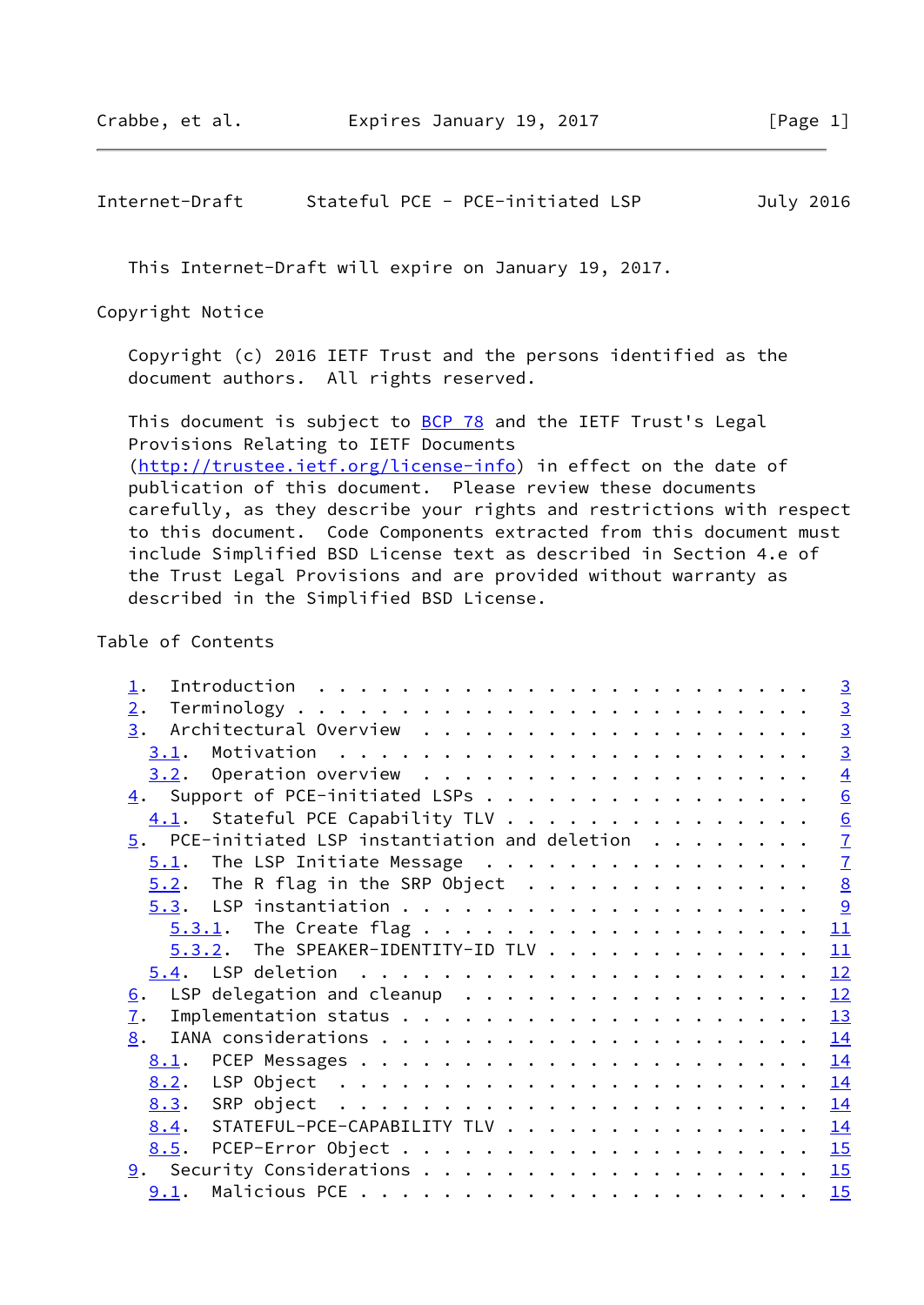| 11.1. Normative References 16   |  |  |  |  |  |  |  |  |  |
|---------------------------------|--|--|--|--|--|--|--|--|--|
| 11.2. Informative References 17 |  |  |  |  |  |  |  |  |  |

| Crabbe, et al. | Expires January 19, 2017 | [Page 2] |
|----------------|--------------------------|----------|
|                |                          |          |

<span id="page-2-1"></span>

| Internet-Draft | Stateful PCE - PCE-initiated LSP | July 2016 |
|----------------|----------------------------------|-----------|
|                |                                  |           |

# <span id="page-2-0"></span>[1](#page-2-0). Introduction

 [RFC5440] describes the Path Computation Element Protocol PCEP. PCEP defines the communication between a Path Computation Client (PCC) and a Path Control Element (PCE), or between PCE and PCE, enabling computation of Multiprotocol Label Switching (MPLS) for Traffic Engineering Label Switched Path (TE LSP) characteristics.

Stateful pce  $[\underline{I-D.iett-pce-stateful-pce}]$  specifies a set of extensions to PCEP to enable stateful control of TE LSPs between and across PCEP sessions in compliance with [\[RFC4657](https://datatracker.ietf.org/doc/pdf/rfc4657)]. It includes mechanisms to effect LSP state synchronization between PCCs and PCEs, delegation of control of LSPs to PCEs, and PCE control of timing and sequence of path computations within and across PCEP sessions and focuses on a model where LSPs are configured on the PCC and control over them is delegated to the PCE.

 This document describes the setup, maintenance and teardown of PCE initiated LSPs under the stateful PCE model, without the need for local configuration on the PCC, thus allowing for a dynamic network that is centrally controlled and deployed.

<span id="page-2-2"></span>[2](#page-2-2). Terminology

This document uses the following terms defined in [[RFC5440](https://datatracker.ietf.org/doc/pdf/rfc5440)]: PCC, PCE, PCEP Peer.

 This document uses the following terms defined in [\[I-D.ietf-pce-stateful-pce](#page-3-3)]: Stateful PCE, Delegation, Redelegation Timeout, State Timeout Interval LSP State Report, LSP Update Request.

The following terms are defined in this document:

PCE-initiated LSP: LSP that is instantiated as a result of a request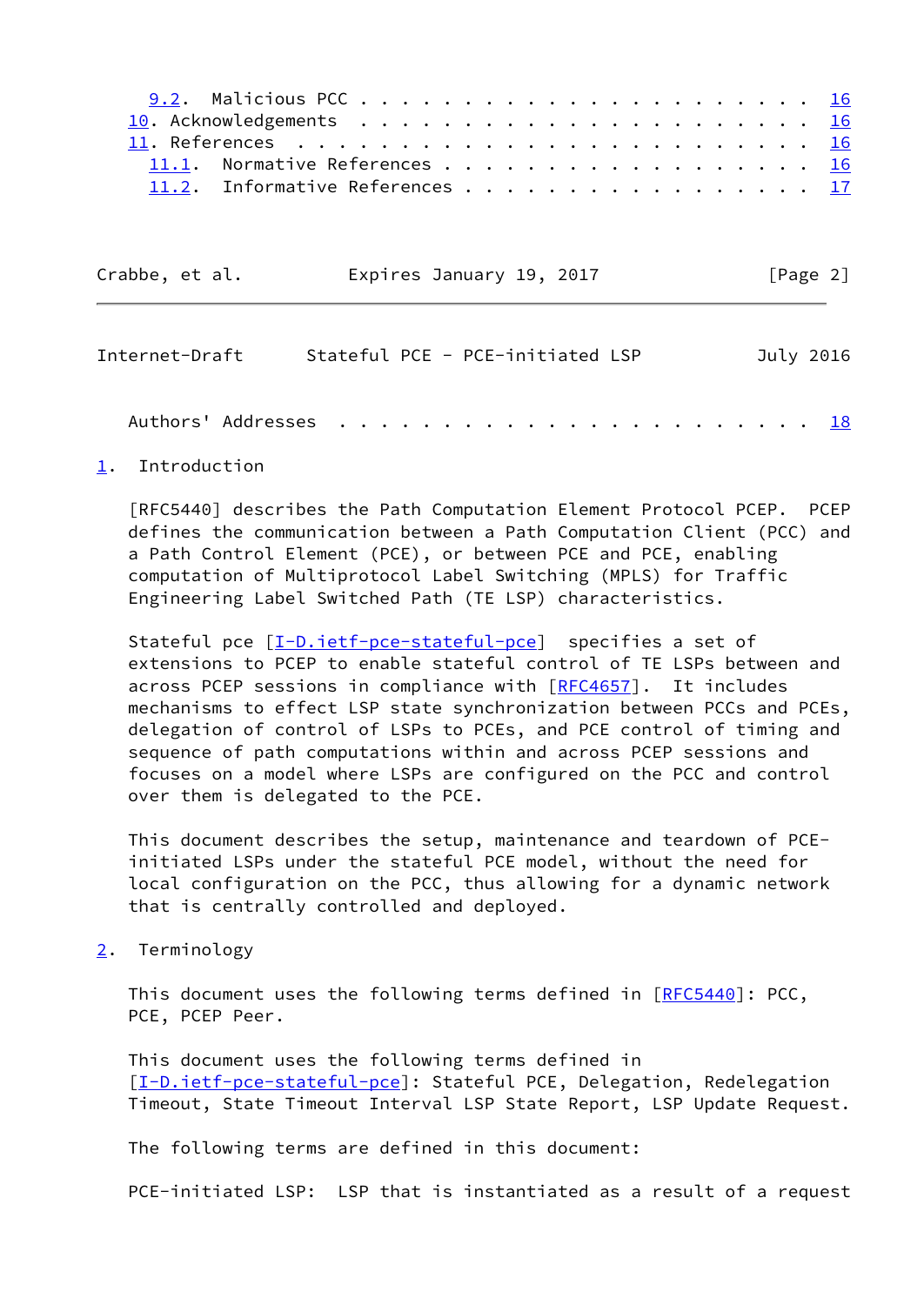from the PCE.

 The message formats in this document are specified using Routing Backus-Naur Format (RBNF) encoding as specified in [[RFC5511\]](https://datatracker.ietf.org/doc/pdf/rfc5511).

<span id="page-3-0"></span>[3](#page-3-0). Architectural Overview

<span id="page-3-1"></span>[3.1](#page-3-1). Motivation

<span id="page-3-3"></span> [I-D.ietf-pce-stateful-pce] provides stateful control over LSPs that are locally configured on the PCC. This model relies on the Label Edge Router (LER) taking an active role in delegating locally

| Crabbe, et al.<br>Expires January 19, 2017 |  |  |  |  |  |  | [Page 3] |  |
|--------------------------------------------|--|--|--|--|--|--|----------|--|
|--------------------------------------------|--|--|--|--|--|--|----------|--|

<span id="page-3-2"></span>Internet-Draft Stateful PCE - PCE-initiated LSP July 2016

 configured LSPs to the PCE, and is well suited in environments where the LSP placement is fairly static. However, in environments where the LSP placement needs to change in response to application demands, it is useful to support dynamic creation and tear down of LSPs. The ability for a PCE to trigger the creation of LSPs on demand can make possible agile software-driven network operation, and can be seamlessly integrated into a controller-based network architecture, where intelligence in the controller can determine when and where to set up paths.

 A possible use case is one of a software-driven network, where applications request network resources and paths from the network infrastructure. For example, an application can request a path with certain constraints between two LSRs by contacting the PCE. The PCE can compute a path satisfying the constraints, and instruct the head end LSR to instantiate and signal it. When the path is no longer required by the application, the PCE can request its teardown.

 Another use case is one of dynamically adjusting aggregate bandwidth between two points in the network using multiple LSPs. This functionality is very similar to auto-bandwidth, but allows for providing the desired capacity through multiple LSPs. This approach overcomes two of the limitations auto-bandwidth can experience: 1) growing the capacity between the endpoints beyond the capacity of individual links in the path and 2) achieving good bin-packing through use of several small LSPs instead of a single large one. The number of LSPs varies based on the demand, and LSPs are created and deleted dynamically to satisfy the bandwidth requirements.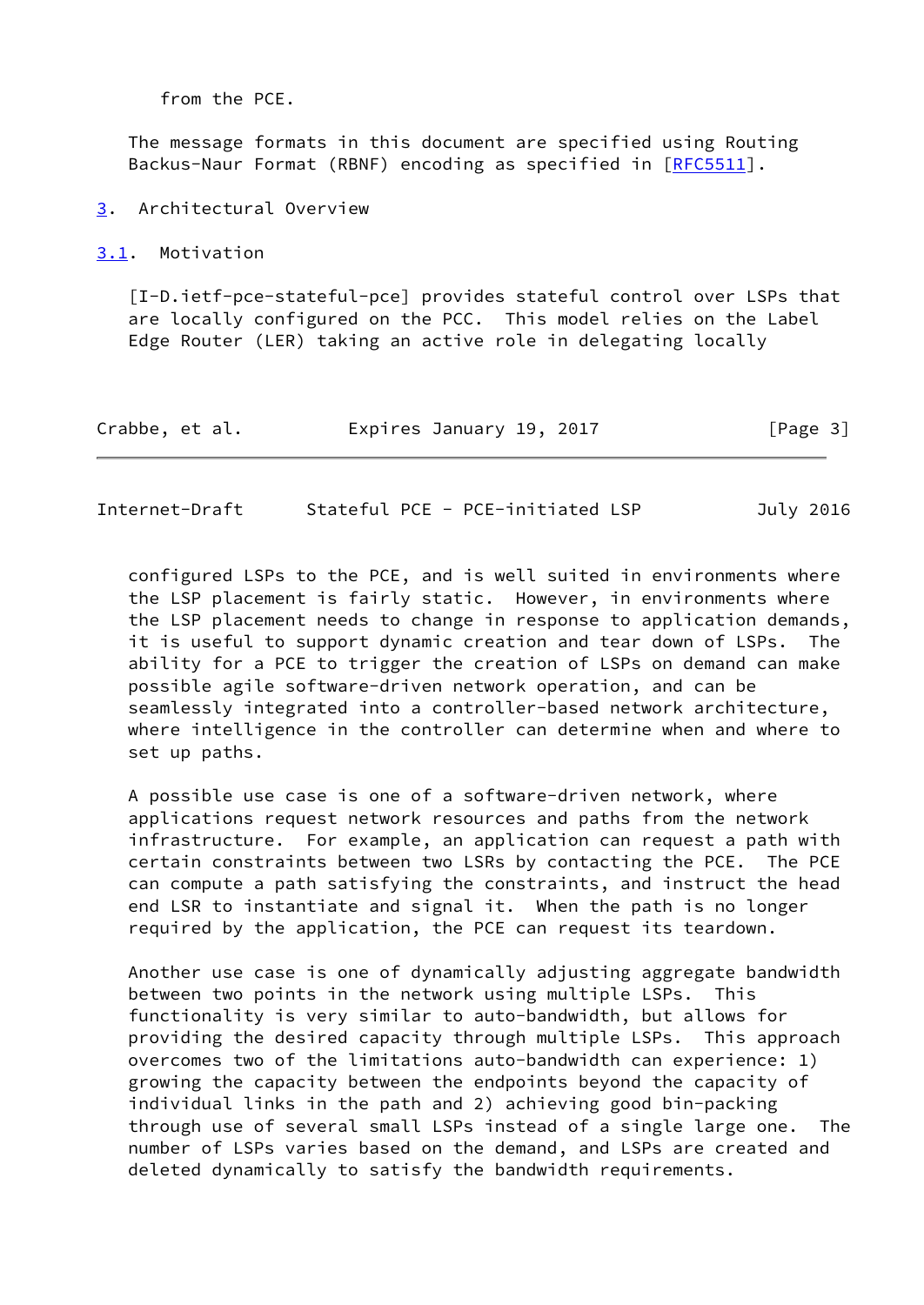Another use case is that of demand engineering, where a PCE with visibility into both the network state and the demand matrix can anticipate and optimize how traffic is distributed across the infrastructure. Such optimizations may require creating new paths across the infrastructure.

<span id="page-4-0"></span>[3.2](#page-4-0). Operation overview

 A PCC or PCE indicates its ability to support PCE provisioned dynamic LSPs during the PCEP Initialization Phase via a new flag in the STATEFUL-PCE-CAPABILITY TLV (see details in [Section 4.1\)](#page-6-0).

 The decision when to instantiate or delete a PCE-initiated LSP is out of the scope of this document. To instantiate or delete an LSP, the PCE sends a new message, the Path Computation LSP Initiate Request (PCInitiate) message to the PCC. The LSP Initiate Request MUST include the SRP and LSP objects ([\[I-D.ietf-pce-stateful-pce\]](#page-3-3)), and the LSP object MUST include the Symbolic Path Name TLV and MUST have a PLSP-ID ([[I-D.ietf-pce-stateful-pce\]](#page-3-3)) of 0.

| Crabbe, et al. | Expires January 19, 2017 | [Page 4] |
|----------------|--------------------------|----------|
|----------------|--------------------------|----------|

Internet-Draft Stateful PCE - PCE-initiated LSP July 2016

 For an instantiation operation, the PCE MUST include the ERO and END- POINTS object and may include various attributes as per [\[RFC5440](https://datatracker.ietf.org/doc/pdf/rfc5440)]. The PCC creates the LSP using the attributes communicated by the PCE, and local values for the unspecified parameters. It assigns a unique PLSP-ID for the LSP and automatically delegates the LSP to the PCE. It also generates an LSP State Report (PCRpt) for the LSP, carrying the newly assigned PLSP-ID and indicating the delegation via the Delegate flag in the LSP object. In addition to the Delegate flag, the PCC also sets the Create flag in the LSP object (see [Section 5.3.1](#page-11-0)), to indicate that the LSP was created as a result of a PCInitiate message and SHOULD include the optional SPEAKER-IDENTITY- ID TLV defined in [[I-D.ietf-pce-stateful-sync-optimizations\]](#page-18-2) identifying the PCE that requested the LSP creation. This PCRpt message MUST include the SRP object, with the SRP-id-number used in the SRP object of the PCInitate message. The PCE may update the attributes of the LSP via subsequent PCUpd messages. Subsequent LSP State Report and LSP Update Request for the LSP will carry the PCC assigned PLSP-ID, which uniquely identifies the LSP. See details in [Section 5.3](#page-9-0).

 Once instantiated, the delegation procedures for PCE-initiated LSPs are the same as for PCC initiated LSPs as described in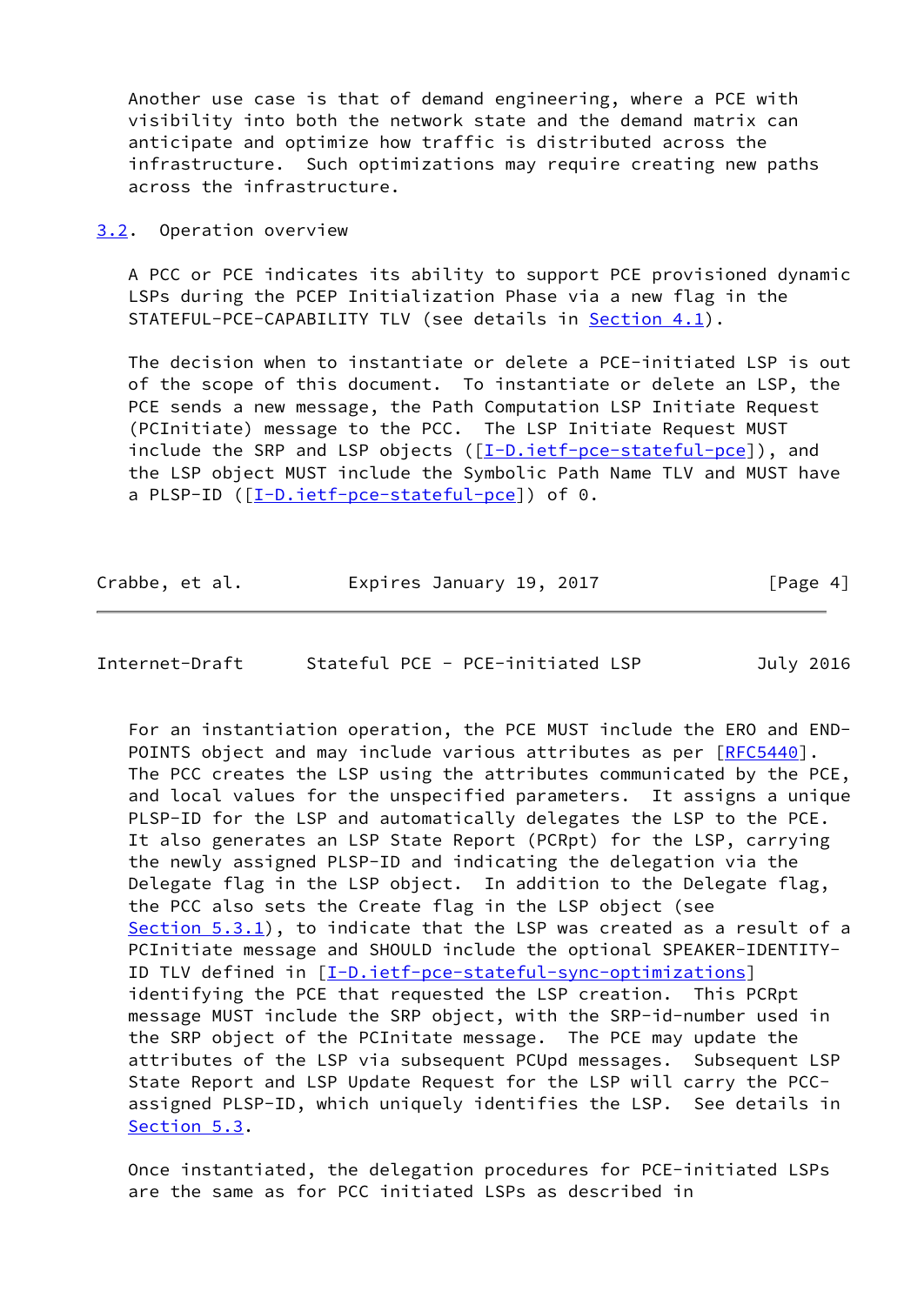[\[I-D.ietf-pce-stateful-pce](#page-3-3)], with the exception that the PCC cannot revoke a delegation for a PCE-initiated LSP. This applies to the case of a PCE failure as well. In order to allow for network cleanup without manual intervention, the PCC SHOULD support removal of PCE initiated LSPs as one of the behaviors applied on expiration of the State Timeout Interval [\[I-D.ietf-pce-stateful-pce](#page-3-3)]. The behavior SHOULD be picked based on local policy, and can result either in LSP removal, or into reverting to operator-defined default parameters. See details in [Section 6.](#page-12-3) A PCE MAY return a delegation to the PCC in order to facilitate re-delegation of its LSPs to an alternate PCE.

 To indicate a delete operation, the PCE MUST use the new R flag in the SRP object in a PCInitiate message as described in **[Section 5.2](#page-8-0)**. As a result of the deletion request, the PCC MUST remove all state related to the LSP, and send a PCRpt with the R flag set in the LSP object for the removed state. See details in [Section 5.4](#page-12-1).

 LSP State Synchronization procedures are described in section 5.4 of [\[I-D.ietf-pce-stateful-pce](#page-3-3)]. During State Synchronization, a PCC reports the state of its LSPs to the PCE using PCRpt messages and setting the SYNC flag in the LSP Object. For PCE-initiated LSPs, the PCC MUST also include the Create Flag in the LSP Object and SHOULD include the SPEAKER-IDENTITY-ID TLV identifying the PCE that requested the LSP creation. At the end of state synchronization, the PCE SHOULD do a sanity check between the reported PCE-Initiated LSPs and local configurations at PCE to initiate LSPs. For any mismatch,

| Crabbe, et al.<br>Expires January 19, 2017 | [Page 5] |
|--------------------------------------------|----------|
|--------------------------------------------|----------|

<span id="page-5-1"></span>Internet-Draft Stateful PCE - PCE-initiated LSP July 2016

 the PCE SHOULD send a PCInitiate message to either initiate (again) or remove the LSP.

<span id="page-5-0"></span>[4](#page-5-0). Support of PCE-initiated LSPs

 A PCEP speaker indicates its ability to support PCE provisioned dynamic LSPs during the PCEP Initialization phase. The Open Object in the Open message contains the "Stateful PCE Capability" TLV, defined in [[I-D.ietf-pce-stateful-pce\]](#page-3-3). A new flag, the I (LSP- INSTANTIATION-CAPABILITY) flag is introduced to indicate support for instantiation of PCE-initiated LSPs. A PCE can initiate LSPs only for PCCs that advertised this capability and a PCC will follow the procedures described in this document only on sessions where the PCE advertised the I flag.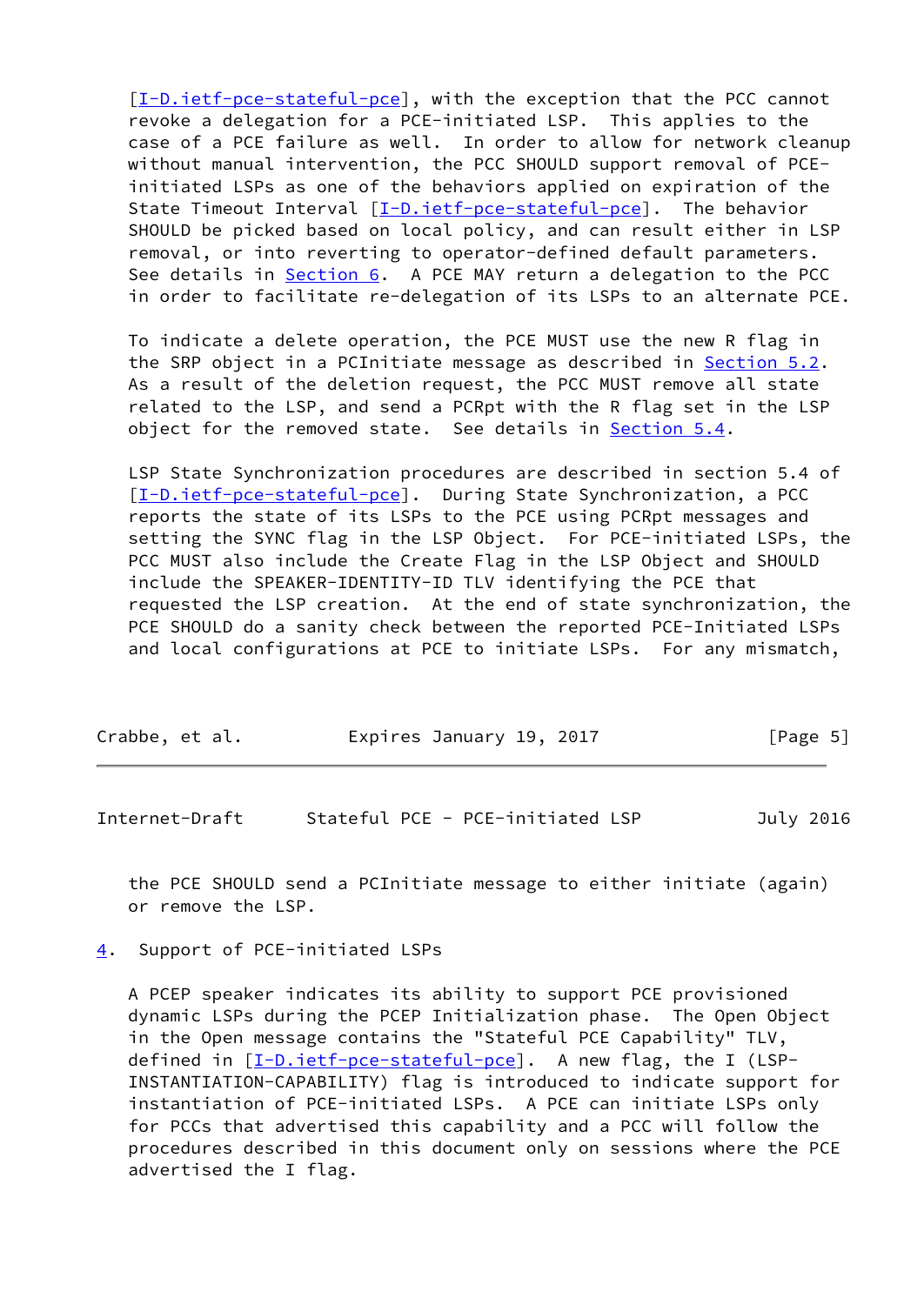# <span id="page-6-0"></span>[4.1](#page-6-0). Stateful PCE Capability TLV

 The format of the STATEFUL-PCE-CAPABILITY TLV is shown in the following figure:

|       | 0 1 2 3 4 5 6 7 8 9 0 1 2 3 4 5 6 7 8 9 0 1 2 3 4 5 6 7 8 9 0 1 |       |
|-------|-----------------------------------------------------------------|-------|
|       |                                                                 |       |
| Type  | Length=4                                                        |       |
|       |                                                                 |       |
| Flags |                                                                 | I S U |
|       |                                                                 |       |

Figure 1: STATEFUL-PCE-CAPABILITY TLV format

The type of the TLV is defined in  $[I-D.iett-pce-stateful-pce]$  and it has a fixed length of 4 octets.

 The value comprises a single field - Flags (32 bits). The U and S bits are defined in [\[I-D.ietf-pce-stateful-pce](#page-3-3)] and [\[I-D.ietf-pce-stateful-sync-optimizations](#page-18-2)] respectively.

 I (LSP-INSTANTIATION-CAPABILITY - 1 bit): If set to 1 by a PCC, the I Flag indicates that the PCC allows instantiation of an LSP by a PCE. If set to 1 by a PCE, the I flag indicates that the PCE may attempt to instantiate LSPs. The LSP-INSTANTIATION-CAPABILITY flag must be set by both PCC and PCE in order to support PCE initiated LSP instantiation.

 Unassigned bits are considered reserved. They MUST be set to 0 on transmission and MUST be ignored on receipt.

| Crabbe, et al. |  | Expires January 19, 2017 |  | [Page 6] |  |
|----------------|--|--------------------------|--|----------|--|
|                |  |                          |  |          |  |

<span id="page-6-2"></span>Internet-Draft Stateful PCE - PCE-initiated LSP July 2016

<span id="page-6-1"></span>[5](#page-6-1). PCE-initiated LSP instantiation and deletion

 To initiate an LSP, a PCE sends a PCInitiate message to a PCC. The message format, objects and TLVs are discussed separately below for the creation and the deletion cases.

<span id="page-6-3"></span>[5.1](#page-6-3). The LSP Initiate Message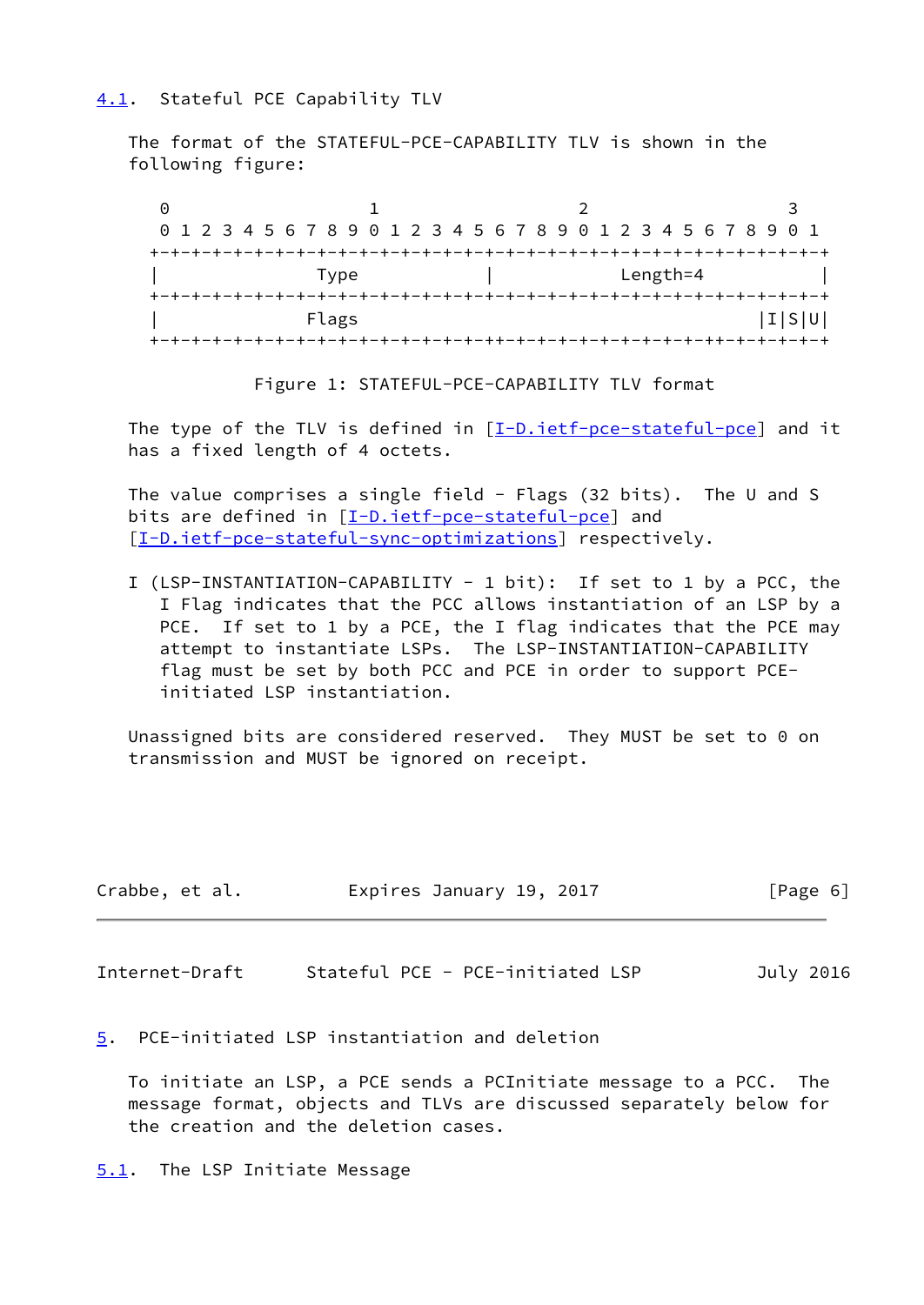A Path Computation LSP Initiate Message (also referred to as PCInitiate message) is a PCEP message sent by a PCE to a PCC to trigger LSP instantiation or deletion. The Message-Type field of the PCEP common header for the PCInitiate message is set to 12 (suggested value, to be assigned by IANA). The PCInitiate message MUST include the SRP and the LSP objects, and may contain other objects, as discussed later in this section. If the SRP object is missing, the PCC MUST send a PCErr with error-type 6 (Mandatory Object missing) and error-value=10 (SRP Object missing) (per [\[I-D.ietf-pce-stateful-pce](#page-3-3)]). If the LSP object is missing, the PCC MUST send a PCErr with error-type 6 (Mandatory Object missing) and error-value=8 (LSP Object missing) (per [\[I-D.ietf-pce-stateful-pce](#page-3-3)]). LSP instantiation is done by sending an LSP Initiate Message with an LSP object with the reserved PLSP-ID 0. LSP deletion is done by sending an LSP Initiate Message with an LSP object carrying the PLSP- ID of the LSP to be removed and an SRP object with the R flag set (see <u>Section 5.2</u>).

 The format of a PCInitiate message for LSP instantiation is as follows:

Crabbe, et al. Expires January 19, 2017 [Page 7]

<span id="page-7-0"></span>Internet-Draft Stateful PCE - PCE-initiated LSP July 2016

<PCInitiate Message> ::= <Common Header>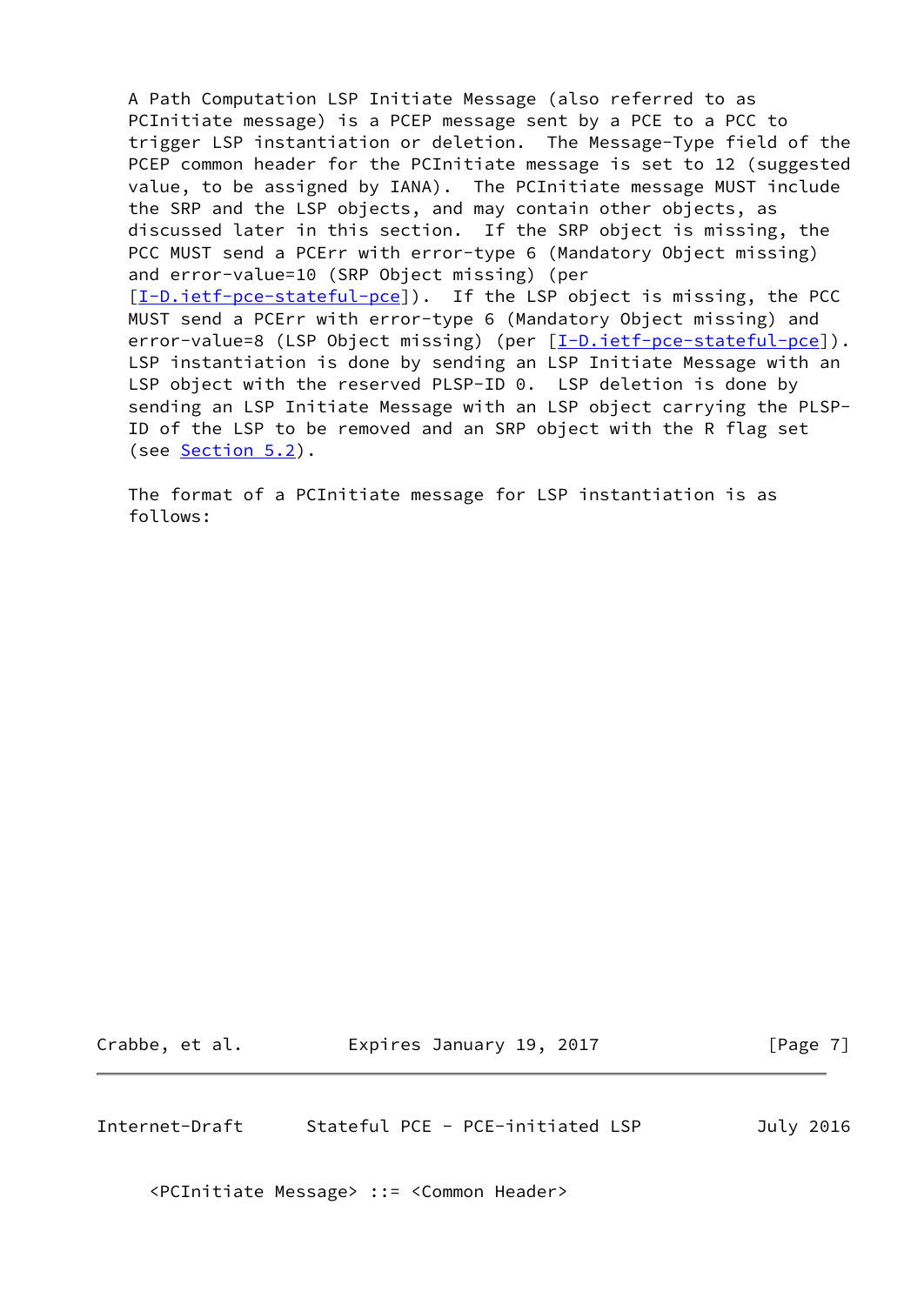Where:

```
 <PCE-initiated-lsp-list> ::= <PCE-initiated-lsp-request>
                                 [<PCE-initiated-lsp-list>]
     <PCE-initiated-lsp-request> ::= (<PCE-initiated-lsp-instantiation>|
                                     <PCE-initiated-lsp-deletion>)
     <PCE-initiated-lsp-instantiation> ::= <SRP>
where the contract of the contract of the contract of the contract of \langle\text{LSP}\rangle <END-POINTS>
 <ERO>
                                          [<attribute-list>]
     <PCE-initiated-lsp-deletion> ::= <SRP>
 <LSP>
```
Where:

 <attribute-list> is defined in [\[RFC5440](https://datatracker.ietf.org/doc/pdf/rfc5440)] and extended by PCEP extensions.

 The SRP object is used to correlate between initiation requests sent by the PCE and the error reports and state reports sent by the PCC. Every request from the PCE receives a new SRP-ID-number. This number is unique per PCEP session and is incremented each time an operation (initiation, update, etc) is requested from the PCE. The value of the SRP-ID-number MUST be echoed back by the PCC in PCErr and PCRpt messages to allow for correlation between requests made by the PCE and errors or state reports generated by the PCC. Details of the SRP object and its use can be found in  $[I-D.iet f-pce-stateful-pce]$ .

<span id="page-8-0"></span>[5.2](#page-8-0). The R flag in the SRP Object

The format of the SRP object is shown Figure 2: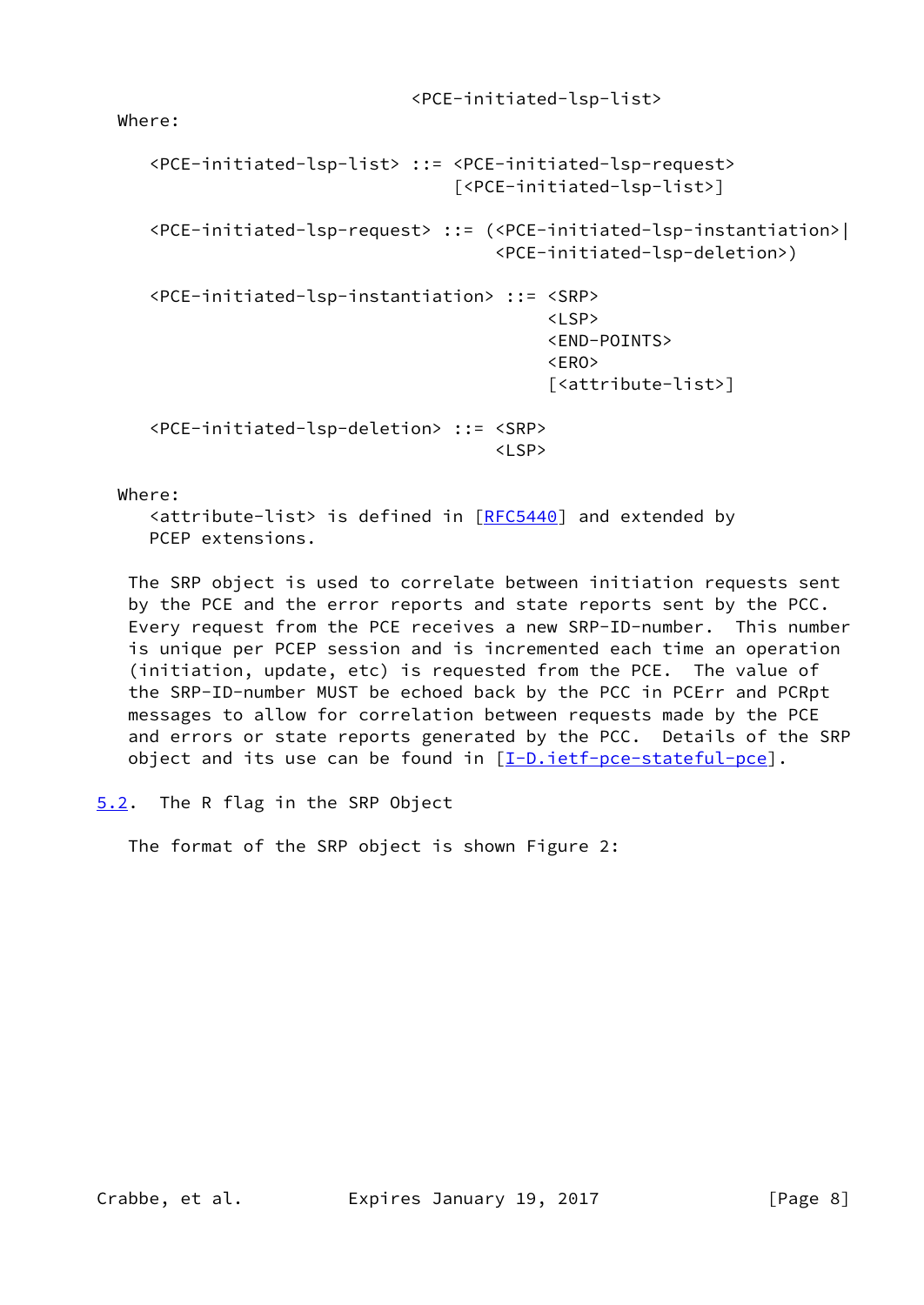<span id="page-9-1"></span>



+-+-+-+-+-+-+-+-+-+-+-+-+-+-+-+-+-+-+-+-+-+-+-+-+-+-+-+-+-+-+-+-+

The type object is defined in  $[I-D.iett-pce-stateful-pce]$ .

 A new flag is defined to indicate a delete operation initiated by the PCE:

R (LSP-REMOVE - 1 bit): If set to 1, it indicates a removal request initiated by the PCE.

<span id="page-9-0"></span>[5.3](#page-9-0). LSP instantiation

 LSP instantiation is done by sending an LSP Initiate Message with an LSP object with the reserved PLSP-ID 0. The LSP is set up using RSVP-TE, extensions for other setup methods are outside the scope of this draft.

 Receipt of a PCInitiate Message with a non-zero PLSP-ID and the R flag in the SRP object set to zero results in a PCErr message of type 19 (Invalid Operation) and value to be assigned by IANA, suggested value 8 (Non-zero PLSP-ID in LSP initiation request).

 The END-POINTS Object is mandatory for an instantiation request of an RSVP-signaled LSP. It contains the source and destination addresses for provisioning the LSP. If the END-POINTS Object is missing, the PCC MUST send a PCErr message with Error-type=6 (Mandatory Object missing) and Error-value=3 (END-POINTS Object missing).

 The ERO Object is mandatory for an instantiation request. It contains the ERO for the LSP. If the ERO Object is missing, the PCC MUST send a PCErr message with Error-type=6 (Mandatory Object missing) and Error-value=9 (ERO Object missing).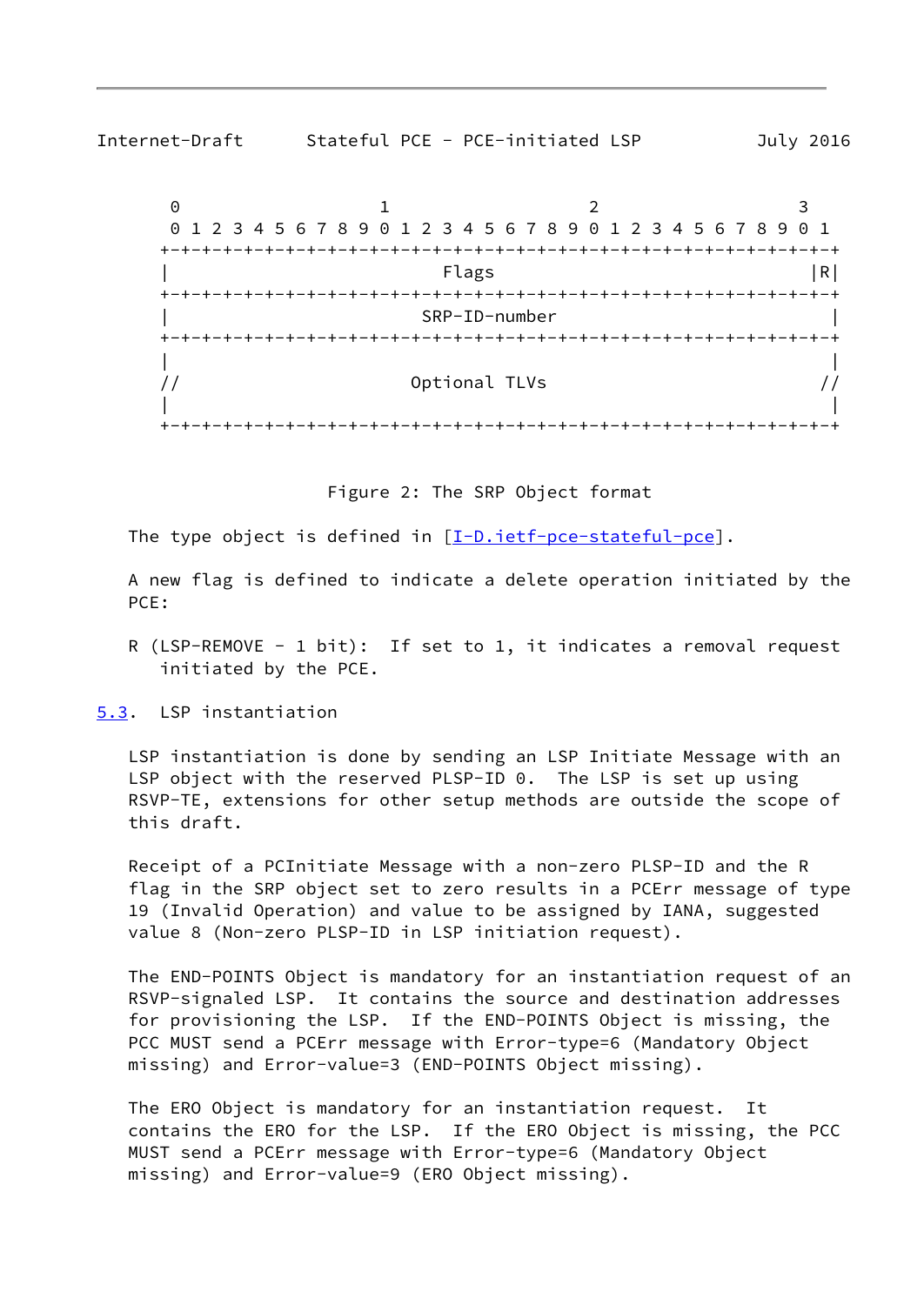The LSP Object MUST include the SYMBOLIC-PATH-NAME TLV, which will be used to correlate between the PCC-assigned PLSP-ID and the LSP. If

| Crabbe, et al. | Expires January 19, 2017 | [Page 9] |
|----------------|--------------------------|----------|
|----------------|--------------------------|----------|

Internet-Draft Stateful PCE - PCE-initiated LSP July 2016

 the TLV is missing, the PCC MUST send a PCErr message with Error type=10 (Invalid object) and Error-value to be assigned by IANA, suggested value 8, (SYMBOLIC-PATH-NAME TLV missing). The symbolic name used for provisioning PCE-initiated LSPs must not have conflict with the LSP name of any existing LSP in the PCC. (Existing LSPs may be either statically configured, or initiated by another PCE). If there is conflict with the LSP name, the PCC MUST send a PCErr message with Error-type to be assigned by IANA, suggested value 23 (Bad Parameter value) and Error-value=1 (SYMBOLIC-PATH-NAME in use). The only exception to this rule is for LSPs for which the State timeout timer is running (see [Section 6\)](#page-12-3).

The PCE MAY include various attributes as per  $[REC5440]$ . The PCC MUST use these values in the LSP instantiation, and local values for unspecified parameters. After the LSP setup, the PCC MUST send a PCRpt to the PCE, reflecting these values. The SRP object in the PCRpt message MUST echo the value of the PCInitiate message that triggered the setup. LSPs that were instantiated as a result of a PCInitiate message MUST have the C flag [\(Section 5.3.1](#page-11-0)) set in the LSP object.

 If the PCC determines that the LSP parameters proposed in the PCInitiate message are unacceptable, it MUST trigger a PCErr with error-type to be assigned by IANA, suggested value 24 (PCE instantiation error) and error-value=1 (Unacceptable instantiation parameters). If the PCC encounters an internal error during the processing of the PCInitiate message, it MUST trigger a PCErr with error-type to be assigned by IANA, suggested vlaue 24 (PCE instantiation error) and error-value=2 (Internal error).

 A PCC MUST relay to the PCE errors it encounters in the setup of PCE initiated LSP by sending a PCErr with error-type to be assigned by IANA, suggeseted value 24 (PCE instantiation error) and error-value=3 (Signaling error). The PCErr MUST echo the SRP-id-number of the PCInitiate message. The PCEP-ERROR object SHOULD include the RSVP Error Spec TLV (if an ERROR SPEC was returned to the PCC by a downstream node). After the LSP is set up, errors in RSVP signaling are reported in PCRpt messages, as described in [\[I-D.ietf-pce-stateful-pce](#page-3-3)].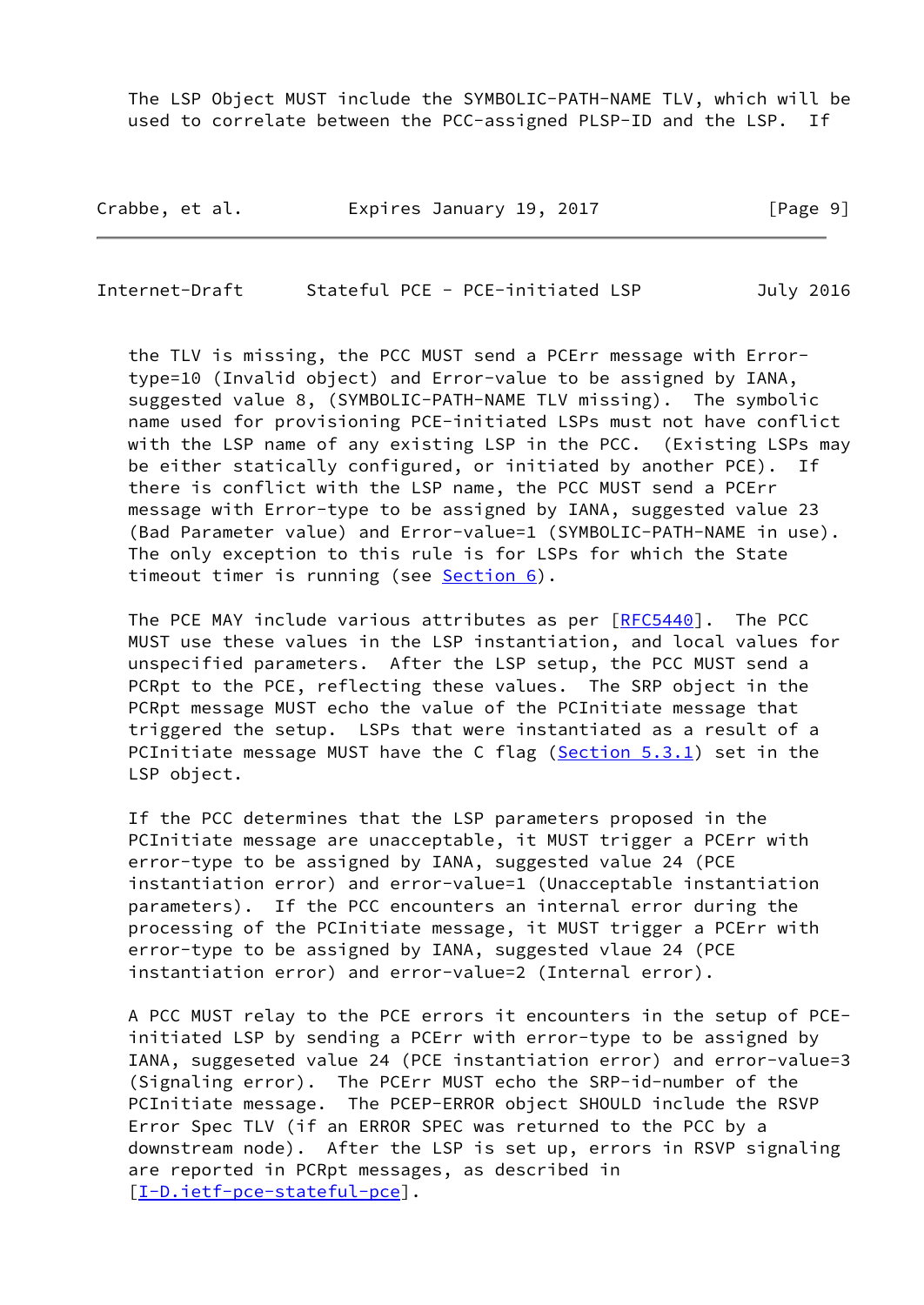A PCC SHOULD be able to place a limit on either the number of LSPs or the percentage of resources that are allocated to honor PCE-initiated LSP requests. As soon as that limit is reached, the PCC MUST send a PCErr message of type 19 (Invalid Operation) and value to be assigned by IANA (PCE-initiated limit reached) and is free to drop any incoming PCInitiate messages without additional processing.

| Crabbe, et al. | Expires January 19, 2017 |  |  |  | [Page 10] |  |
|----------------|--------------------------|--|--|--|-----------|--|
|----------------|--------------------------|--|--|--|-----------|--|

<span id="page-11-1"></span>Internet-Draft Stateful PCE - PCE-initiated LSP July 2016

 Similarly, the PCE SHOULD be able to place a limit on either the number of LSP initiation requests pending for a particular PCC, or on the time it waits for a response (positive or negative) to a PCInitiate request from a PCC and MAY take further action (such as closing the session or removing all its LSPs) if this limit is reached.

 On succesful completion of the LSP instantiation, the PCC assigns a PLSP-ID, and immediately delegates the LSP to the PCE by sending a PCRpt with the Delegate flag set. The PCRpt MUST include the SRP-ID number of the PCInitiate request that triggered its creation. PCE initiated LSPs are identified with the Create flag in the LSP Object.

<span id="page-11-0"></span>[5.3.1](#page-11-0). The Create flag

The LSP object is defined in [\[I-D.ietf-pce-stateful-pce\]](#page-3-3) and included here for easy reference.

0 1 2 3 0 1 2 3 4 5 6 7 8 9 0 1 2 3 4 5 6 7 8 9 0 1 2 3 4 5 6 7 8 9 0 1 +-+-+-+-+-+-+-+-+-+-+-+-+-+-+-+-+-+-+-+-+-+-+-+-+-+-+-+-+-+-+-+-+ PLSP-ID | Flags | C | O | A | R | S | D | +-+-+-+-+-+-+-+-+-+-+-+-+-+-+-+-+-+-+-+-+-+-+-+-+-+-+-+-+-+-+-+-+ // TLVs // | | +-+-+-+-+-+-+-+-+-+-+-+-+-+-+-+-+-+-+-+-+-+-+-+-+-+-+-+-+-+-+-+-+

#### Figure 3: The LSP Object format

 A new flag, the Create (C) flag is introduced. On a PCRpt message, the C Flag set to 1 indicates that this LSP was created via a PCInitiate message. The C Flag MUST be set to 1 on each PCRpt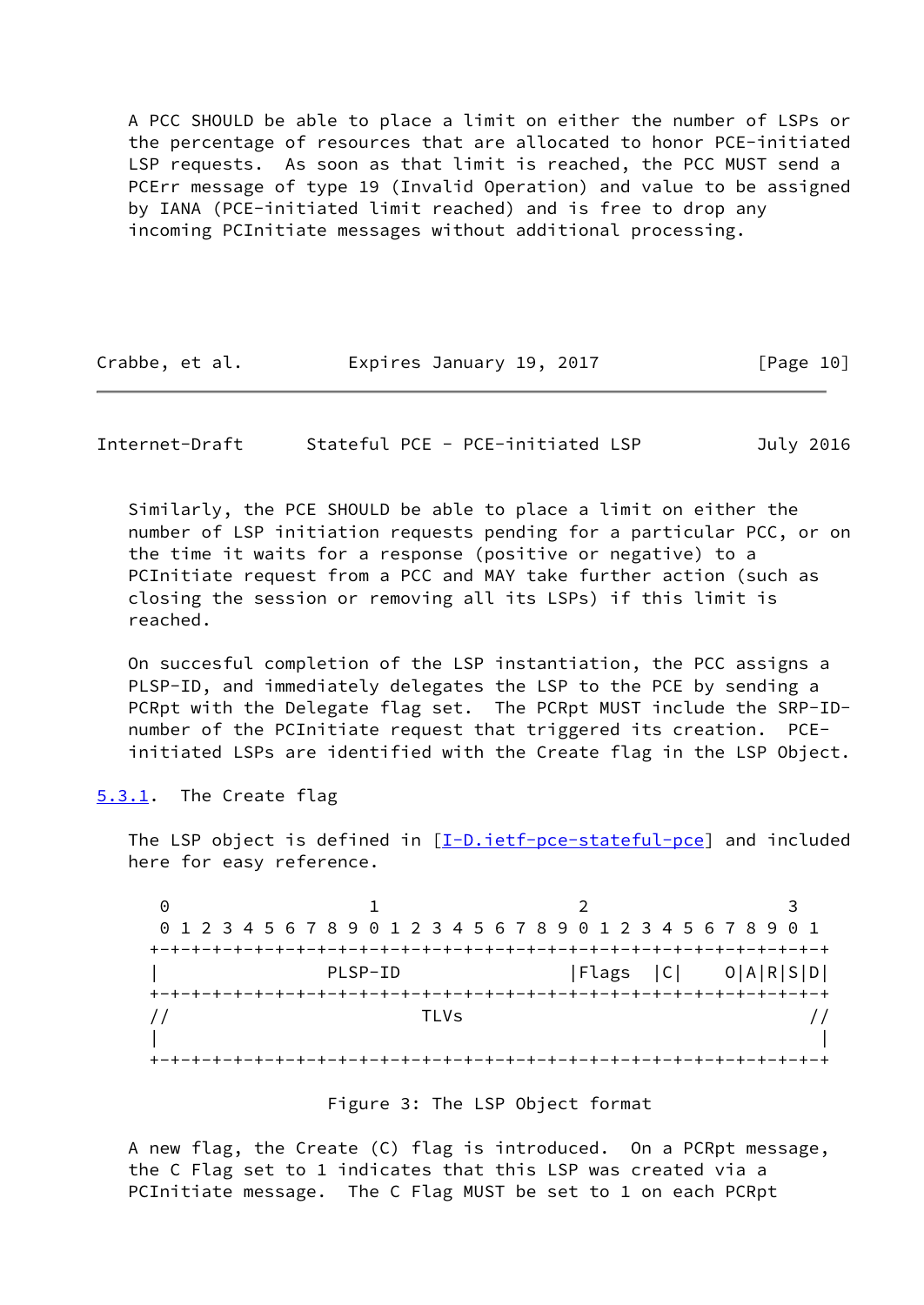message for the duration of existence of the LSP. The Create flag allows PCEs to be aware of which LSPs were PCE-initiated (a state that would otherwise only be known by the PCC and the PCE that initiated them).

## <span id="page-12-0"></span>[5.3.2](#page-12-0). The SPEAKER-IDENTITY-ID TLV

The optional SPEAKER-IDENTITY-ID TLV defined in

 [\[I-D.ietf-pce-stateful-sync-optimizations](#page-18-2)] MAY be included in the LSP object in a PCRpt message, as an optional TLV for LSPs for which the C-flag is 1. The SPEAKER-IDENTITY-ID TLV identifies the PCE who initiated the creation of the LSP on all PCEP sessions, a state that would otherwise only be known by the PCC and the PCE that initiated the LSP. If the TLV appears in a PCRpt for an LSP for which the C flag is 0, the TLV MUST be ignored the and the PCE MUST send a PCErr

| Crabbe, et al. | Expires January 19, 2017 |  | [Page 11] |
|----------------|--------------------------|--|-----------|
|----------------|--------------------------|--|-----------|

<span id="page-12-2"></span>

| Internet-Draft |  | Stateful PCE - PCE-initiated LSP | July 2016 |
|----------------|--|----------------------------------|-----------|
|----------------|--|----------------------------------|-----------|

 message with Error-type 23 ("Bad parameter value") and error value 2 ("Speaker identity included for an LSP that is not PCE-initiated").

## <span id="page-12-1"></span>[5.4](#page-12-1). LSP deletion

 PCE-initiated removal of a PCE-initiated LSP is done by setting the R (remove) flag in the SRP Object in the PCInitiate message from the PCE. The LSP is identified by the PLSP-ID in the LSP object. If the PLSP-ID is unknown, the PCC MUST generate a PCErr with error type 19, error value 3, "Unknown PLSP-ID" ([[I-D.ietf-pce-stateful-pce\]](#page-3-3)). A PLSP-ID of zero removes all LSPs that were initiated by the PCE. If the PLSP-ID specified in the PCInitiate message is not delegated to the PCE, the PCC MUST send a PCErr message indicating "LSP is not delegated" (Error code 19, error value 1 ([\[I-D.ietf-pce-stateful-pce\]](#page-3-3)). If the PLSP-ID specified in the PCInitiate message was not created by a PCE, the PCC MUST send a PCErr message indicating that the LSP is not PCE-initiated, Error code 19, error value to be assigned by IANA, suggested value 9 (LSP is not PCE-initiated). Following the removal of the LSP, the PCC MUST send a PCRpt as described in [[I-D.ietf-pce-stateful-pce\]](#page-3-3). The SRP object in the PCRpt MUST include the SRP-ID-number from the PCInitiate message that triggered the removal. The R flag in the SRP object SHOULD be set.

<span id="page-12-3"></span>[6](#page-12-3). LSP delegation and cleanup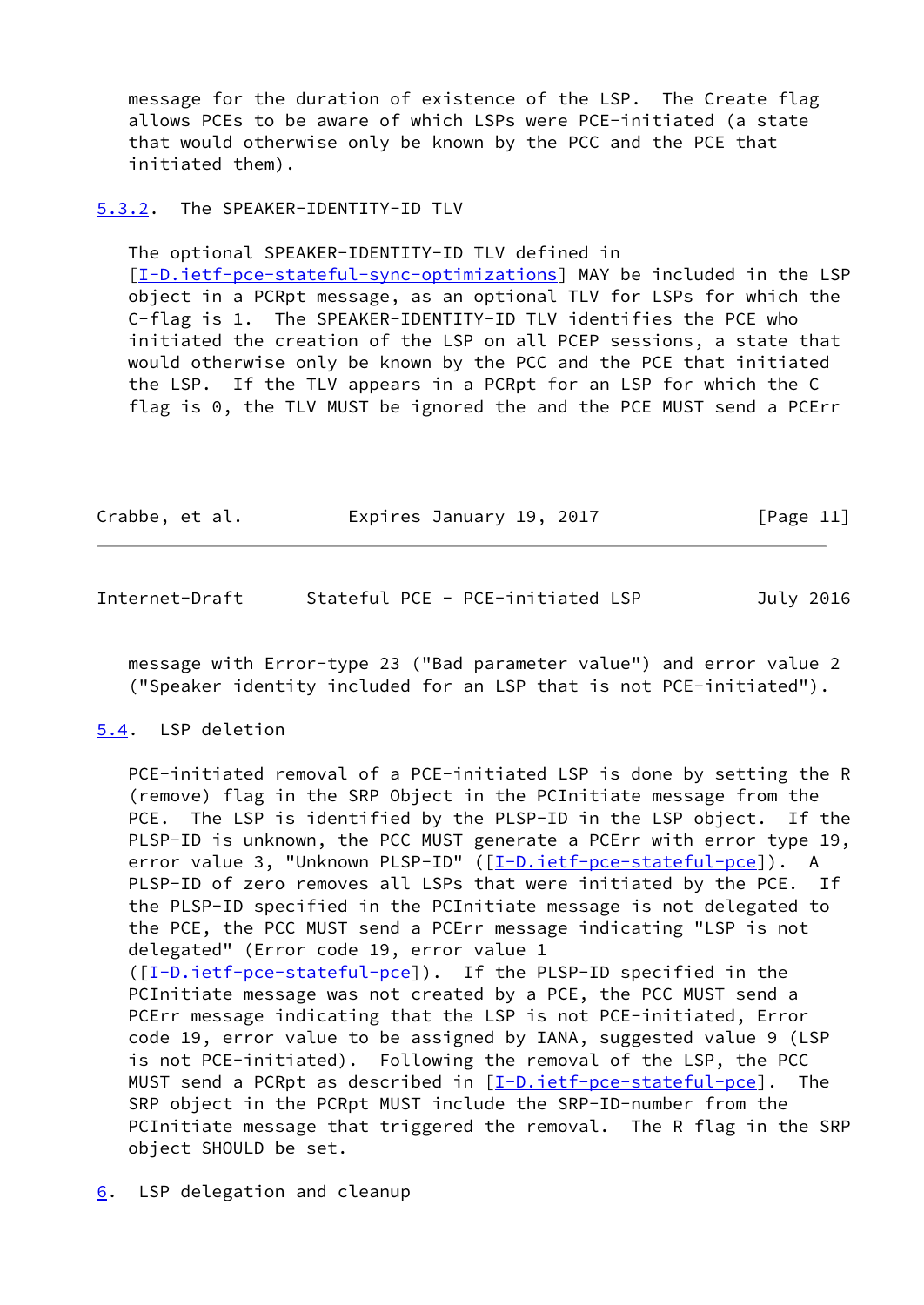PCE-initiated LSPs are automatically delegated by the PCC to the PCE upon instantiation. The PCC MUST set the delegation bit to 1 in the PCRpt that includes the assigned PLSP-ID. All subsequent messages from the PCC to the PCE that initiated the LSP must have the delegation bit set to 1. The PCC cannot revoke the delegation for PCE-initiated LSPs for an active PCEP session. Sending a PCRpt message with the delegation bit set to 0 to the PCE that initiated the LSP results in a PCErr message of type 19 (Invalid Operation) and error-value value to be assigned by IANA, suggested value 7, (Delegation for PCE-initiated LSP cannot be revoked). The PCE MAY further react by closing the session.

 A PCE MAY return a delegation to the PCC, to allow for LSP transfer between PCEs. Doing so MUST trigger the State Timeout Interval timer ([\[I-D.ietf-pce-stateful-pce\]](#page-3-3)) for that particular LSP.

 In case of PCEP session failure, control over PCE-initiated LSPs reverts to the PCC at the expiration of the redelegation timeout. At this point, the LSP is an "orphan" until the expiration of the State Timeout timer. To obtain control of a PCE-initiated LSP, a PCE (either the original or one of its backups) sends a PCInitiate message, including just the SRP and LSP objects, and carrying the

| Crabbe, et al. | Expires January 19, 2017 |  | [Page 12] |
|----------------|--------------------------|--|-----------|
|----------------|--------------------------|--|-----------|

<span id="page-13-0"></span>Internet-Draft Stateful PCE - PCE-initiated LSP July 2016

 PLSP-ID of the LSP it wants to take control of. Receipt of a PCInitiate message with a non-zero PLSP-ID normally results in the generation of a PCErr. If the LSP is an orphan, the PCC MUST NOT generate an error and MUST redelegate the LSP to the PCE. The State Timeout timer for the LSP is stopped upon the redelegation. After obtaining control of the LSP, the PCE may remove it using the procedures described in this document.

 The State Timeout timer ensures that a PCE crash does not result in automatic and immediate disruption for the services using PCE initiated LSPs. PCE-initiated LSPs are not be removed immediately upon PCE failure. Instead, they are cleaned up on the expiration of this timer. This allows for network cleanup without manual intervention. The PCC SHOULD support removal of PCE-initiated LSPs as one of the behaviors applied on expiration of the State Timeout Interval [\[I-D.ietf-pce-stateful-pce\]](#page-3-3). The behavior SHOULD be picked based on local policy, and can result either in LSP removal, or into reverting to operator-defined default parameters.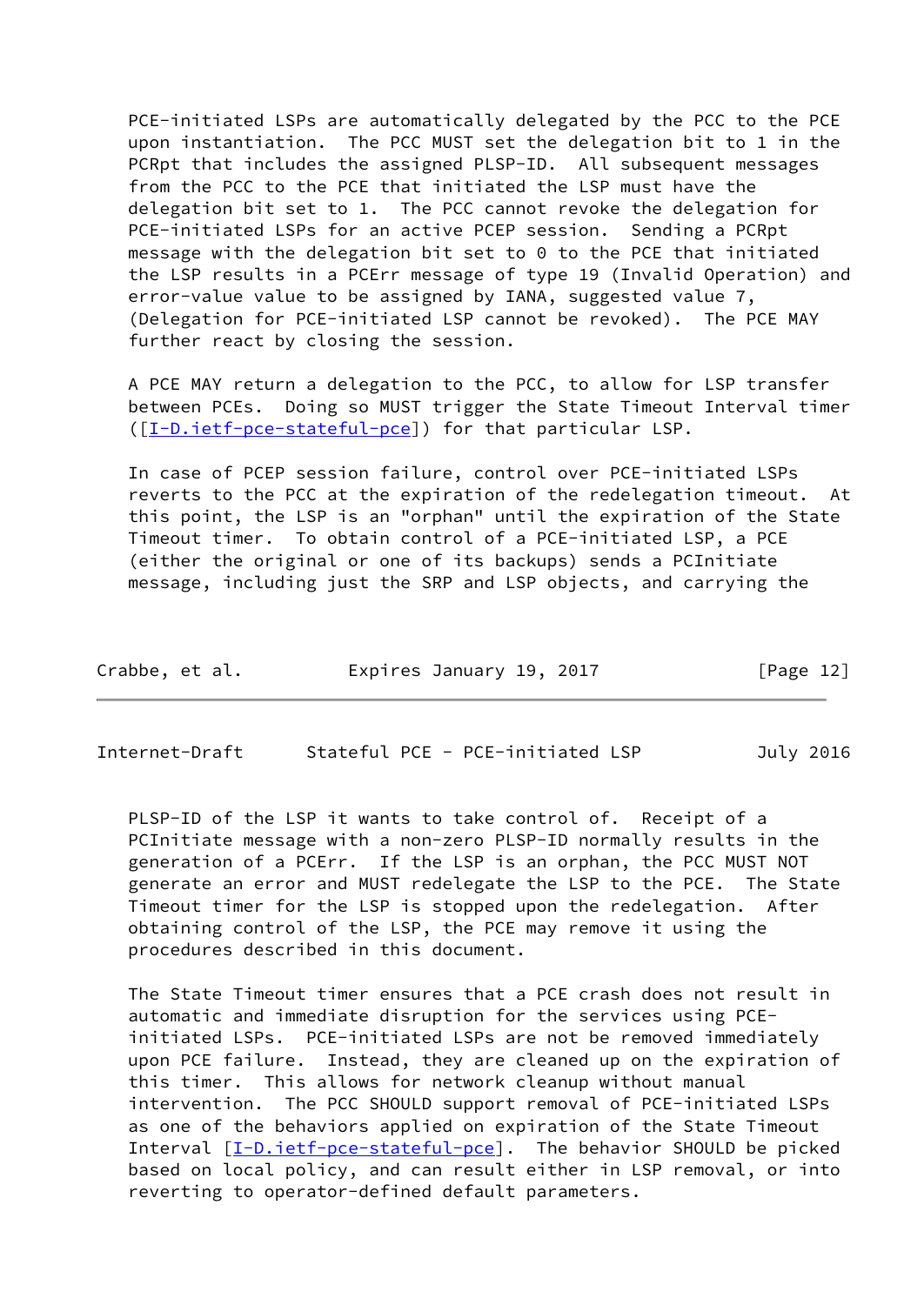#### <span id="page-14-0"></span>[7](#page-14-0). Implementation status

This section to be removed by the RFC editor.

 This section records the status of known implementations of the protocol defined by this specification at the time of posting of this Internet-Draft, and is based on a proposal described in [\[RFC6982](https://datatracker.ietf.org/doc/pdf/rfc6982)]. The description of implementations in this section is intended to assist the IETF in its decision processes in progressing drafts to RFCs. Please note that the listing of any individual implementation here does not imply endorsement by the IETF. Furthermore, no effort has been spent to verify the information presented here that was supplied by IETF contributors. This is not intended as, and must not be construed to be, a catalog of available implementations or their features. Readers are advised to note that other implementations may exist.

 According to [RFC 6982](https://datatracker.ietf.org/doc/pdf/rfc6982), "this will allow reviewers and working groups to assign due consideration to documents that have the benefit of running code, which may serve as evidence of valuable experimentation and feedback that have made the implemented protocols more mature. It is up to the individual working groups to use this information as they see fit".

 Two vendors are implementing the extensions described in this draft and have included the functionality in releases that will be shipping in the near future. An additional entity is working on implementing these extensions in the scope of research projects.

| Crabbe, et al. | Expires January 19, 2017 | [Page 13] |
|----------------|--------------------------|-----------|
|----------------|--------------------------|-----------|

<span id="page-14-2"></span>Internet-Draft Stateful PCE - PCE-initiated LSP July 2016

<span id="page-14-1"></span>[8](#page-14-1). IANA considerations

<span id="page-14-3"></span>[8.1](#page-14-3). PCEP Messages

 IANA is requested to allocate a new message type within the "PCEP Messages" sub-registry of the PCEP Numbers registry, as follows:

| Value | Meaning  | Reference     |
|-------|----------|---------------|
|       | Initiate | This document |

<span id="page-14-4"></span>[8.2](#page-14-4). LSP Object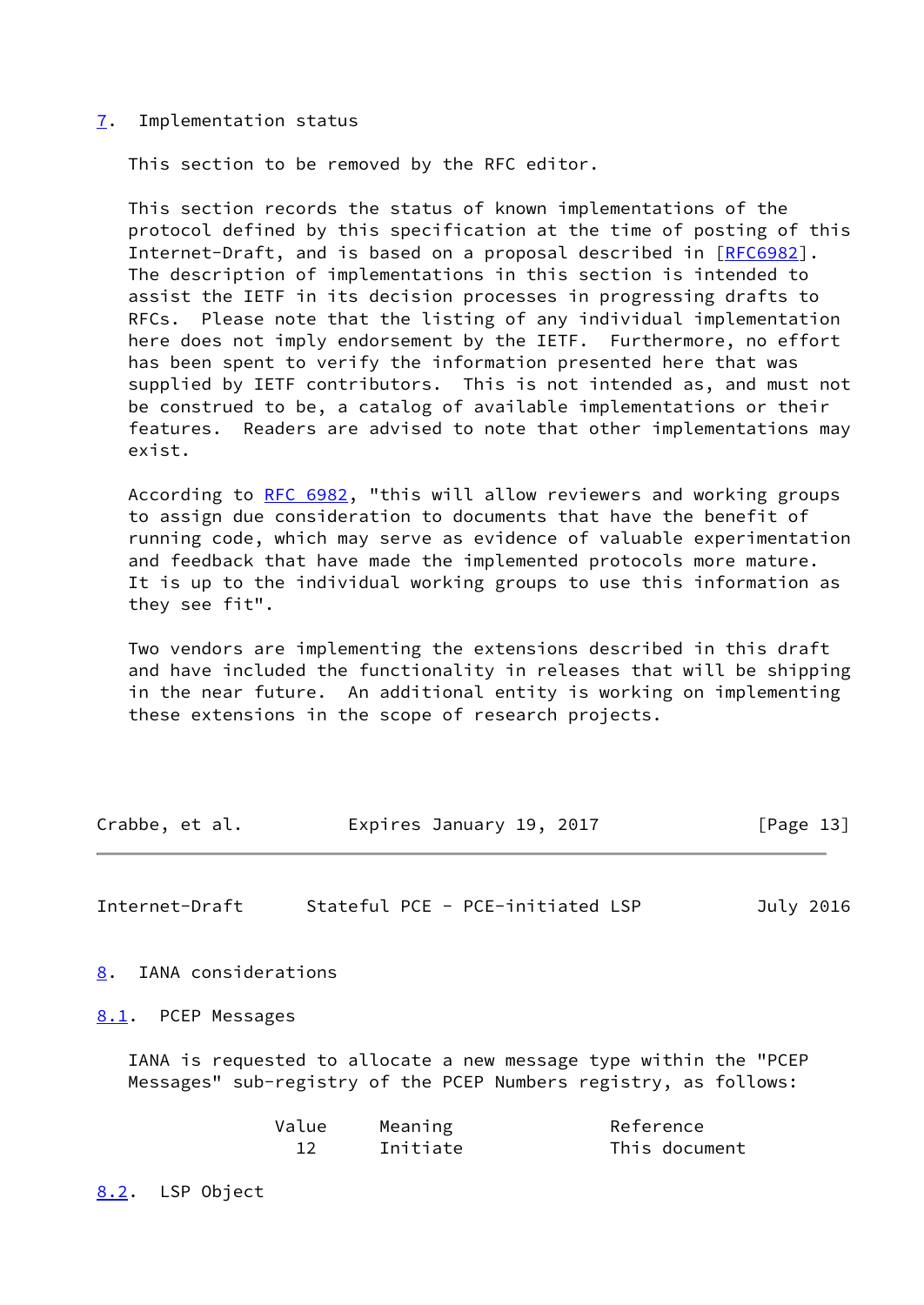[I-D.ietf-pce-stateful-pce] defines the LSP Object and requests that IANA creates a registry to manage the value of the LSP Object's Flag field. IANA is requested to allocate a new bit in the LSP Object Flag Field registry, as follows:

| Bit | Description | Reference     |
|-----|-------------|---------------|
|     | Create      | This document |

### <span id="page-15-0"></span>[8.3](#page-15-0). SRP object

 This document requests that a new sub-registry, named "SRP Object Flag Field", is created within the "Path Computation Element Protocol (PCEP) Numbers" registry to manage the Flag field of the SRP object. New values are to be assigned by Standards Action [[RFC5226](https://datatracker.ietf.org/doc/pdf/rfc5226)]. Each bit should be tracked with the following qualities: bit number (counting from bit 0 as the most significant bit), description and defining RFC.

The following values are defined in this document:

| Bit  | Description | Reference     |
|------|-------------|---------------|
| -31- | LSP-Remove  | This document |

# <span id="page-15-1"></span>[8.4](#page-15-1). STATEFUL-PCE-CAPABILITY TLV

 [I-D.ietf-pce-stateful-pce] defines the STATEFUL-PCE-CAPABILITY TLV and requests that IANA creates a registry to manage the value of the STATEFUL-PCE-CAPABILITY TLV's Flag field. IANA is requested to allocate a new bit in the STATEFUL-PCE-CAPABILITY TLV Flag Field registry, as follows:

<span id="page-15-2"></span>

| Crabbe, et al. |                                      | Expires January 19, 2017 |           |
|----------------|--------------------------------------|--------------------------|-----------|
| Internet-Draft | Stateful PCE - PCE-initiated LSP     |                          | July 2016 |
| Bit            | Description                          | Reference                |           |
| 29             | I (LSP-INSTANTIATION-<br>CAPABILITY) | This document            |           |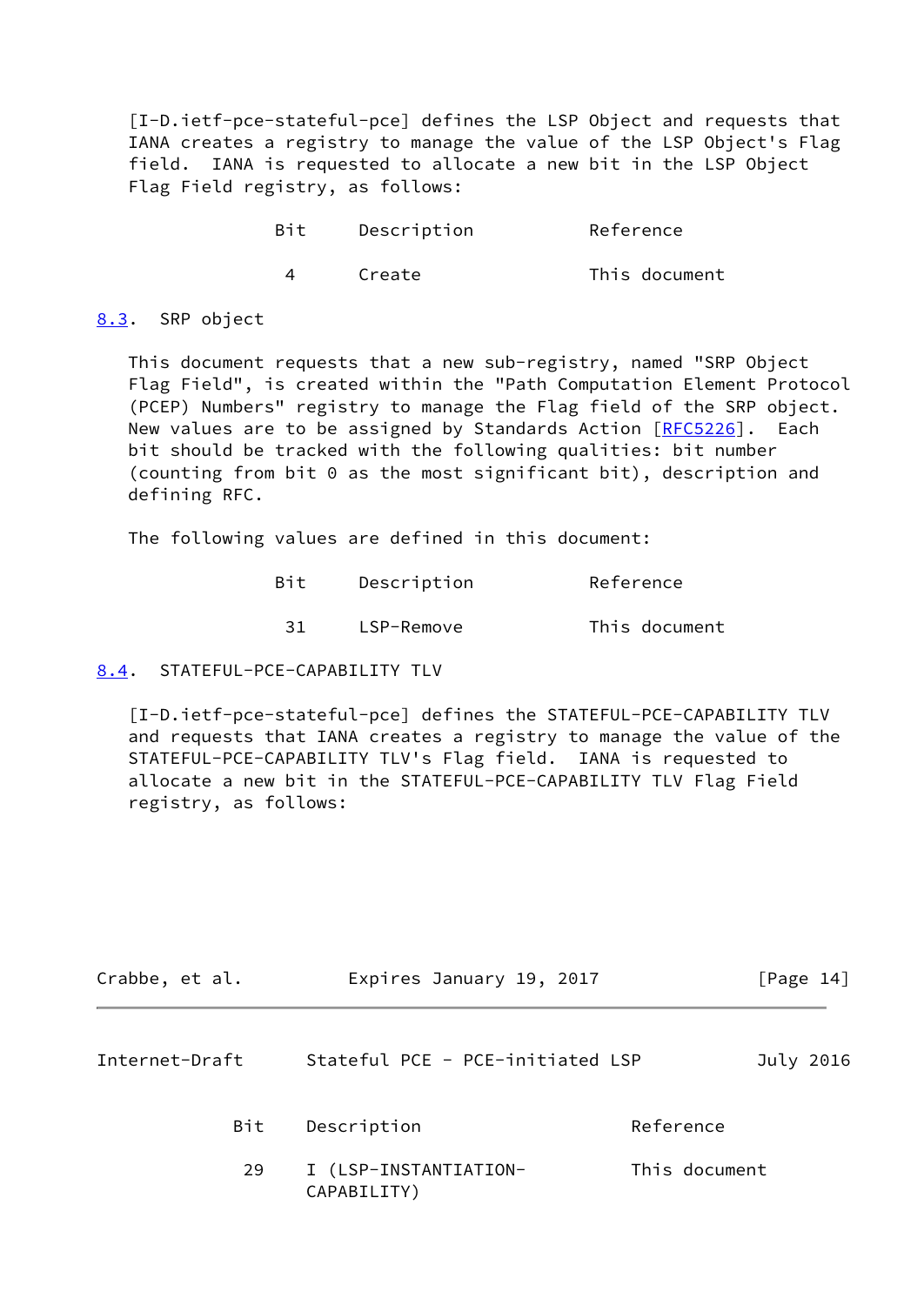## <span id="page-16-0"></span>[8.5](#page-16-0). PCEP-Error Object

 IANA is requested to allocate new error types and error values within the "PCEP-ERROR Object Error Types and Values" sub-registry of the PCEP Numbers registry, as follows:

| Error-Type Meaning<br>10 10 | Invalid Object                                        |                                                                                                                              |
|-----------------------------|-------------------------------------------------------|------------------------------------------------------------------------------------------------------------------------------|
| 19                          | Invalid operation                                     | Error-value=8: SYMBOLIC-PATH-NAME TLV missing                                                                                |
|                             | Error-value=7:                                        | Error-value=6: PCE-initiated LSP limit reached<br>Delegation for PCE-initiated LSP cannot<br>be revoked                      |
|                             | Error-value=8:                                        | Non-zero PLSP-ID in LSP initiation<br>request                                                                                |
|                             |                                                       | Error-value=9: LSP is not PCE-initiated                                                                                      |
|                             |                                                       | Error-value=10: PCE-initiated operation-frequency limit<br>reached                                                           |
| 23                          | Bad parameter value                                   |                                                                                                                              |
|                             |                                                       | Error-value=1: SYMBOLIC-PATH-NAME in use<br>Error-value=2: Speaker identity included for an LSP<br>that is not PCE-initiated |
| 24                          | LSP instantiation error                               |                                                                                                                              |
|                             | $Error-value=1$ :<br>Error-value=2:<br>Error-value=3: | Unacceptable instantiation parameters<br>Internal error<br>Signaling error                                                   |

<span id="page-16-1"></span>[9](#page-16-1). Security Considerations

The security considerations described in [\[I-D.ietf-pce-stateful-pce\]](#page-3-3) apply to the extensions described in this document. Additional considerations related to a malicious PCE are introduced.

<span id="page-16-2"></span>[9.1](#page-16-2). Malicious PCE

 The LSP instantiation mechanism described in this document allows a PCE to generate state on the PCC and throughout the network. As a result, it introduces a new attack vector: an attacker may flood the

| Crabbe, et al. | Expires January 19, 2017 | [Page 15] |
|----------------|--------------------------|-----------|
|----------------|--------------------------|-----------|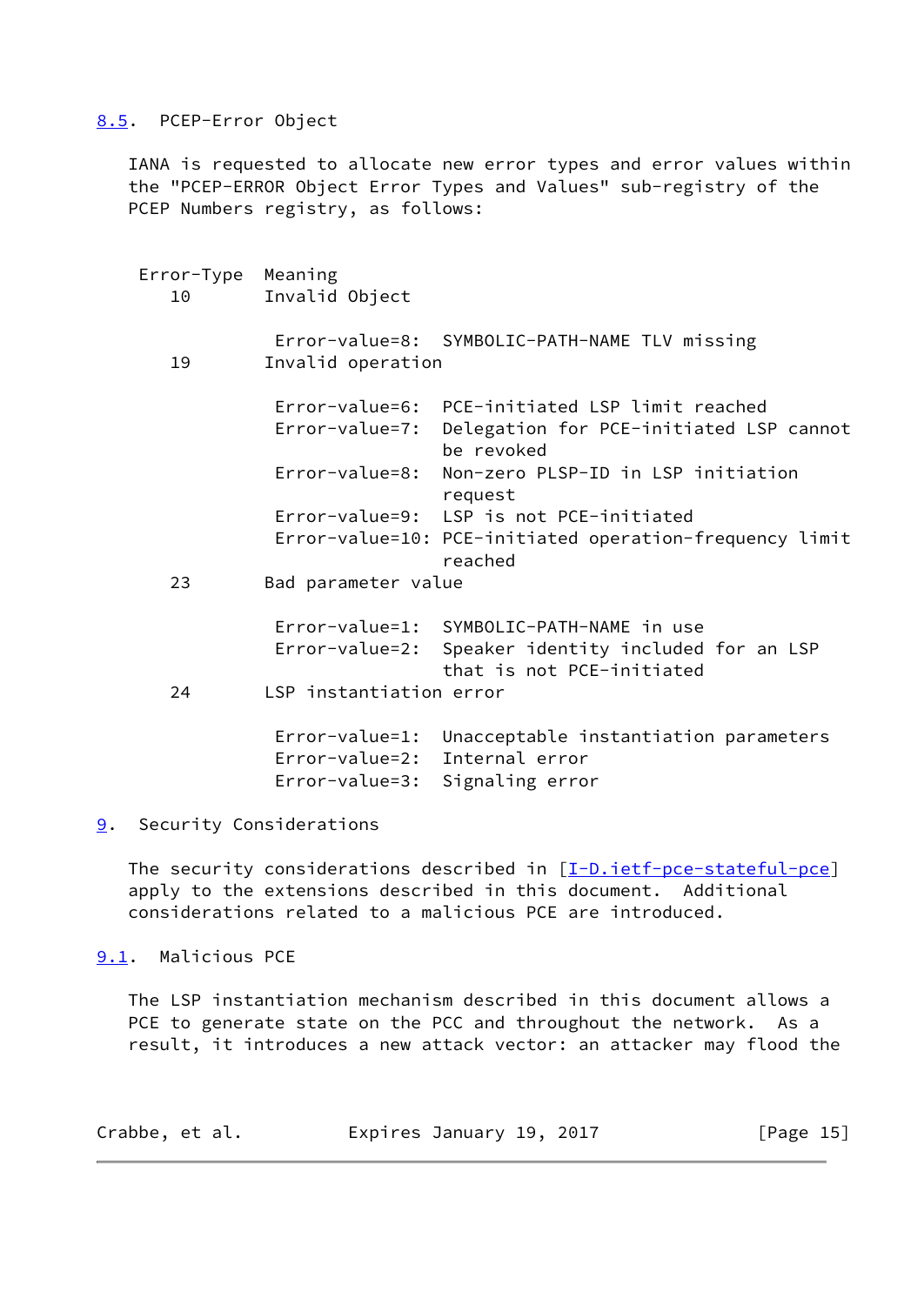<span id="page-17-1"></span> PCC with LSP instantiation requests and consume network and LSR resources, either by spoofing messages or by compromising the PCE itself.

 A PCC can protect itself from such an attack by imposing a limit on either the number of LSPs or the percentage of resources that are allocated to honor PCE-initiated LSP requests. As soon as that limit is reached, the PCC MUST send a PCErr message of type 19 (Invalid Operation) and value to be assigned by IANA, suggested value 6 (PCE initiated LSP limit reached) and is free to drop any incoming PCInitiate messages for LSP instantiation without additional processing.

 Rapid flaps triggered by the PCE can also be an attack vector. A PCC can protect itself from such an attack by imposing a limit on the number of flaps per unit of time that it allows a PCE to generate. As soon as that limit is reached, a PCC MUST send a PCErr message of type 19 (Invalid Operation) and value to be assigned by IANA, suggested value 10 (PCE-initiated operation frequency reached) and is free to treat the session as having reached the limit in terms of resources allocated to honor PCE-initiated LSP requests, either permanently or for a locally-defined cool-off period.

#### <span id="page-17-0"></span>[9.2](#page-17-0). Malicious PCC

 The LSP instantiation mechanism described in this document requires the PCE to keep state for LSPs that it instantiates and relies on the PCC responding (with either a state report or an error message) to requests for LSP instantiation. A malicious PCC or one that reached the limit of the number of PCE-initiated LSPs, can ignore PCE requests and consume PCE resources. A PCE can protect itself by imposing a limit on the number of requests pending, or by setting a timeout and it MAY take further action such as closing the session or removing all the LSPs it initiated.

#### <span id="page-17-2"></span>[10.](#page-17-2) Acknowledgements

 We would like to thank Jan Medved, Ambrose Kwong, Ramon Casellas, Cyril Margaria, Dhruv Dhody, and Raveendra Trovi for their contributions to this document.

#### <span id="page-17-3"></span>[11.](#page-17-3) References

# <span id="page-17-4"></span>[11.1](#page-17-4). Normative References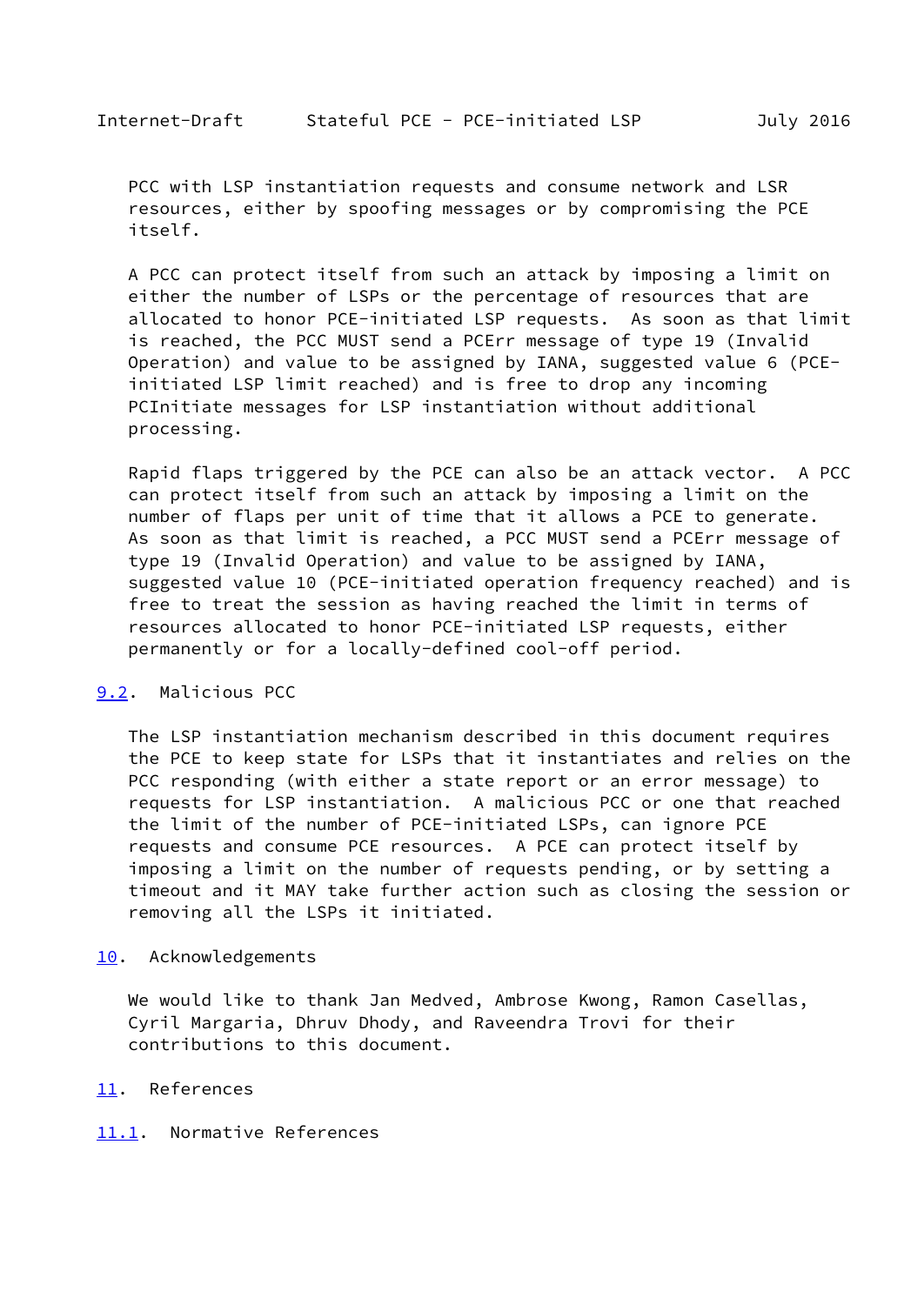<span id="page-18-1"></span>Internet-Draft Stateful PCE - PCE-initiated LSP July 2016

 [I-D.ietf-pce-stateful-pce] Crabbe, E., Minei, I., Medved, J., and R. Varga, "PCEP Extensions for Stateful PCE", [draft-ietf-pce-stateful](https://datatracker.ietf.org/doc/pdf/draft-ietf-pce-stateful-pce-14) [pce-14](https://datatracker.ietf.org/doc/pdf/draft-ietf-pce-stateful-pce-14) (work in progress), March 2016.

- <span id="page-18-2"></span> [I-D.ietf-pce-stateful-sync-optimizations] Crabbe, E., Minei, I., Medved, J., Varga, R., Zhang, X., and D. Dhody, "Optimizations of Label Switched Path State Synchronization Procedures for a Stateful PCE", [draft](https://datatracker.ietf.org/doc/pdf/draft-ietf-pce-stateful-sync-optimizations-05) [ietf-pce-stateful-sync-optimizations-05](https://datatracker.ietf.org/doc/pdf/draft-ietf-pce-stateful-sync-optimizations-05) (work in progress), April 2016.
- [RFC2119] Bradner, S., "Key words for use in RFCs to Indicate Requirement Levels", [BCP 14](https://datatracker.ietf.org/doc/pdf/bcp14), [RFC 2119](https://datatracker.ietf.org/doc/pdf/rfc2119), DOI 10.17487/RFC2119, March 1997, <<http://www.rfc-editor.org/info/rfc2119>>.
- [RFC5226] Narten, T. and H. Alvestrand, "Guidelines for Writing an IANA Considerations Section in RFCs", [BCP 26](https://datatracker.ietf.org/doc/pdf/bcp26), [RFC 5226](https://datatracker.ietf.org/doc/pdf/rfc5226), DOI 10.17487/RFC5226, May 2008, <<http://www.rfc-editor.org/info/rfc5226>>.
- [RFC5440] Vasseur, JP., Ed. and JL. Le Roux, Ed., "Path Computation Element (PCE) Communication Protocol (PCEP)", [RFC 5440](https://datatracker.ietf.org/doc/pdf/rfc5440), DOI 10.17487/RFC5440, March 2009, <<http://www.rfc-editor.org/info/rfc5440>>.
- [RFC5511] Farrel, A., "Routing Backus-Naur Form (RBNF): A Syntax Used to Form Encoding Rules in Various Routing Protocol Specifications", [RFC 5511,](https://datatracker.ietf.org/doc/pdf/rfc5511) DOI 10.17487/RFC5511, April 2009, [<http://www.rfc-editor.org/info/rfc5511](http://www.rfc-editor.org/info/rfc5511)>.
- <span id="page-18-0"></span>[11.2](#page-18-0). Informative References
	- [RFC4657] Ash, J., Ed. and J. Le Roux, Ed., "Path Computation Element (PCE) Communication Protocol Generic Requirements", [RFC 4657](https://datatracker.ietf.org/doc/pdf/rfc4657), DOI 10.17487/RFC4657, September 2006, [<http://www.rfc-editor.org/info/rfc4657](http://www.rfc-editor.org/info/rfc4657)>.
	- [RFC6982] Sheffer, Y. and A. Farrel, "Improving Awareness of Running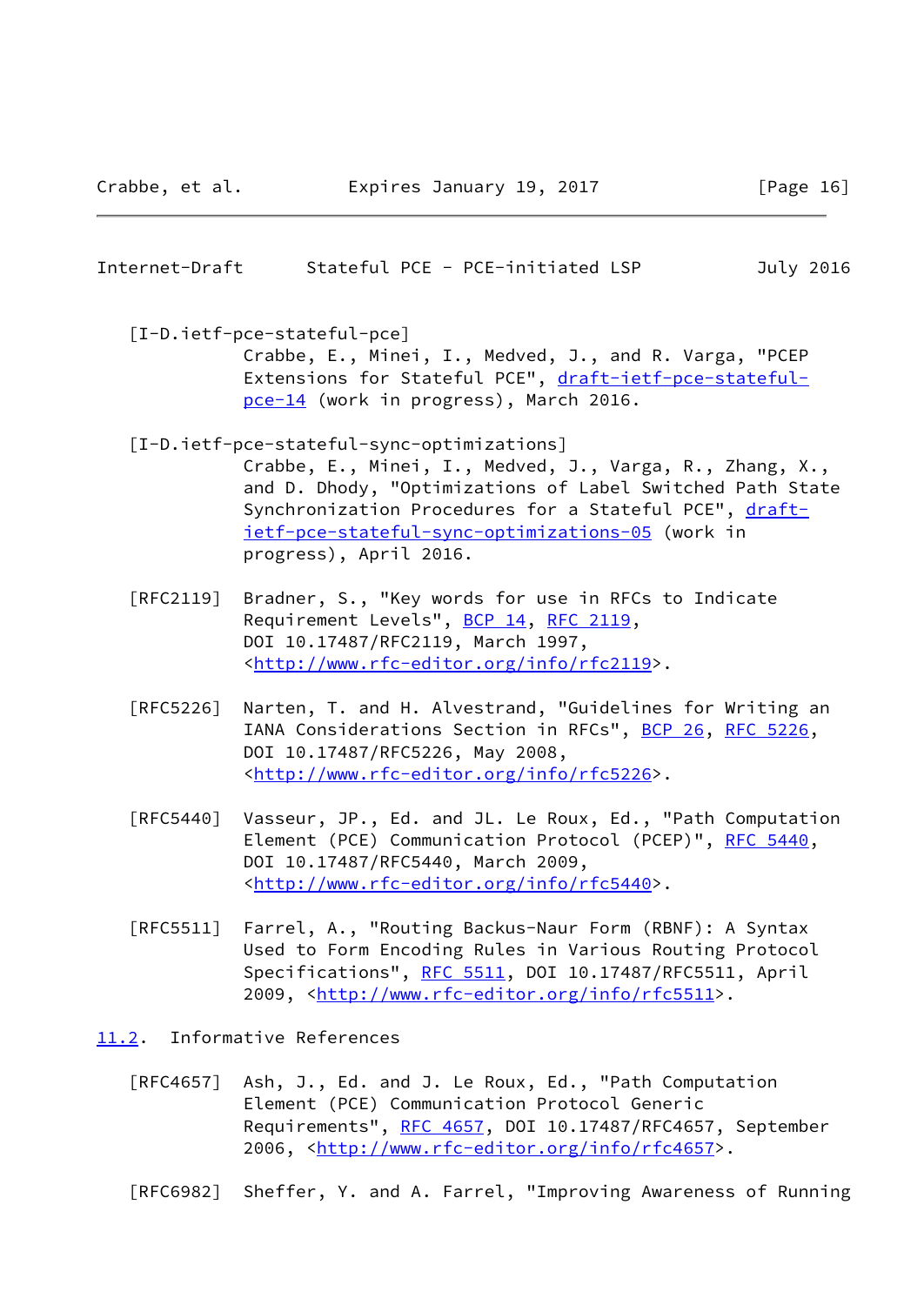Code: The Implementation Status Section", [RFC 6982](https://datatracker.ietf.org/doc/pdf/rfc6982), DOI 10.17487/RFC6982, July 2013, <<http://www.rfc-editor.org/info/rfc6982>>.

<span id="page-19-0"></span>

| Crabbe, et al.                                                                                                               | Expires January 19, 2017          | [Page $17$ ] |
|------------------------------------------------------------------------------------------------------------------------------|-----------------------------------|--------------|
| Internet-Draft                                                                                                               | Stateful PCE - PCE-initiated LSP  | July 2016    |
| Authors' Addresses                                                                                                           |                                   |              |
| Edward Crabbe<br>Individual Contributor                                                                                      |                                   |              |
| Email: edward.crabbe@gmail.com                                                                                               |                                   |              |
| Ina Minei<br>Google, Inc.<br>1600 Amphitheatre Parkway<br>Mountain View, CA 94043<br><b>US</b><br>Email: inaminei@google.com |                                   |              |
|                                                                                                                              |                                   |              |
| Siva Sivabalan<br>Cisco Systems, Inc.<br>170 West Tasman Dr.<br>San Jose, CA 95134<br><b>US</b>                              |                                   |              |
| Email: msiva@cisco.com                                                                                                       |                                   |              |
| Robert Varga<br>Pantheon Technologies SRO<br>Mlynske Nivy 56<br>Bratislava 821 05<br>Slovakia                                |                                   |              |
|                                                                                                                              | Email: robert.varga@pantheon.tech |              |